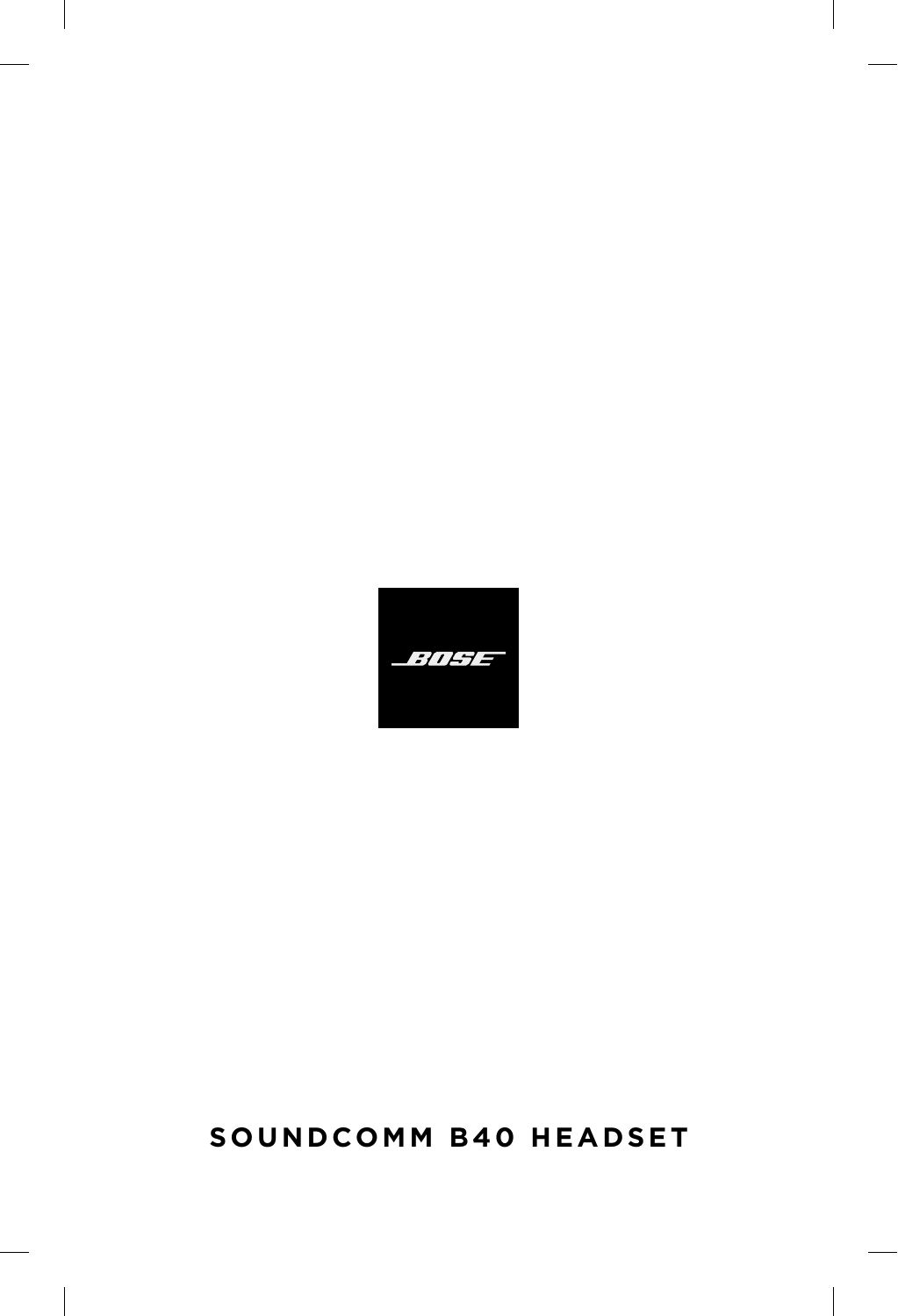#### **Please read and keep all safety and use instructions.**

#### **Important Safety Instructions**

- 1. Read these instructions.
- 2. Keep these instructions.
- 3. Heed all warnings.
- 4. Follow all instructions.
- 5. Do not use this apparatus near water.
- 6. Clean only with a dry cloth.
- 7. Only use attachments/accessories specified by the manufacturer.
- 8. Refer all servicing to qualified personnel. Servicing is required when the apparatus has been damaged in any way, such as power-supply cord or plug is damaged, liquid has been spilled or objects have fallen into the apparatus, the apparatus has been exposed to rain or moisture, does not operate normally, or has been dropped.

#### **WARNING/CAUTION**

- Do NOT use the headset at a high volume for any extended period.
	- To avoid hearing damage, use your headset at a comfortable, moderate volume level.
	- Turn the volume down on your device before placing the headset on your ears, then turn the volume up gradually until you reach a comfortable listening level.
	- Focus on your safety and that of others if you use th headset while engaging in any activity requiring your attention, e.g., while riding a bicycle or walking in or near traffic, a construction site or railroad, etc. Remove the headset or adjust your volume to ensure you can hear surrounding sounds, including alarms and warning signals.
- Do NOT use your headset while driving or at any time the inability to hear surrounding sounds may present a danger to yourself or others.
- Remove the headset immediately if you experience a warming sensation or loss of audio.
- Do NOT use the headset as an aviation communication headset.
- Do NOT use the headset if they emit any loud unusual noise. If this happens, turn the headset off and contact Bose customer service.
- Do NOT use mobile phone adapters to connect the headset to airplane seat jacks, as this could result in injury or property damage due to overheating.



Contains small parts which may be a choking hazard. Not suitable for children under age 3.



This product contains magnetic material. Consult your physician on whether this might affect your implantable medical device.

- Do NOT expose this product to dripping or splashing, and do not place objects filled with liquids, such as vases, on or near the product.
- Keep the product away from fire and heat sources. Do NOT place naked flame sources, such as lighted candles, on or near the product.
- Do not expose products containing batteries to excessive heat (e.g. from storage in direct sunlight, fire or the like).
- Do NOT make unauthorized alterations to this product.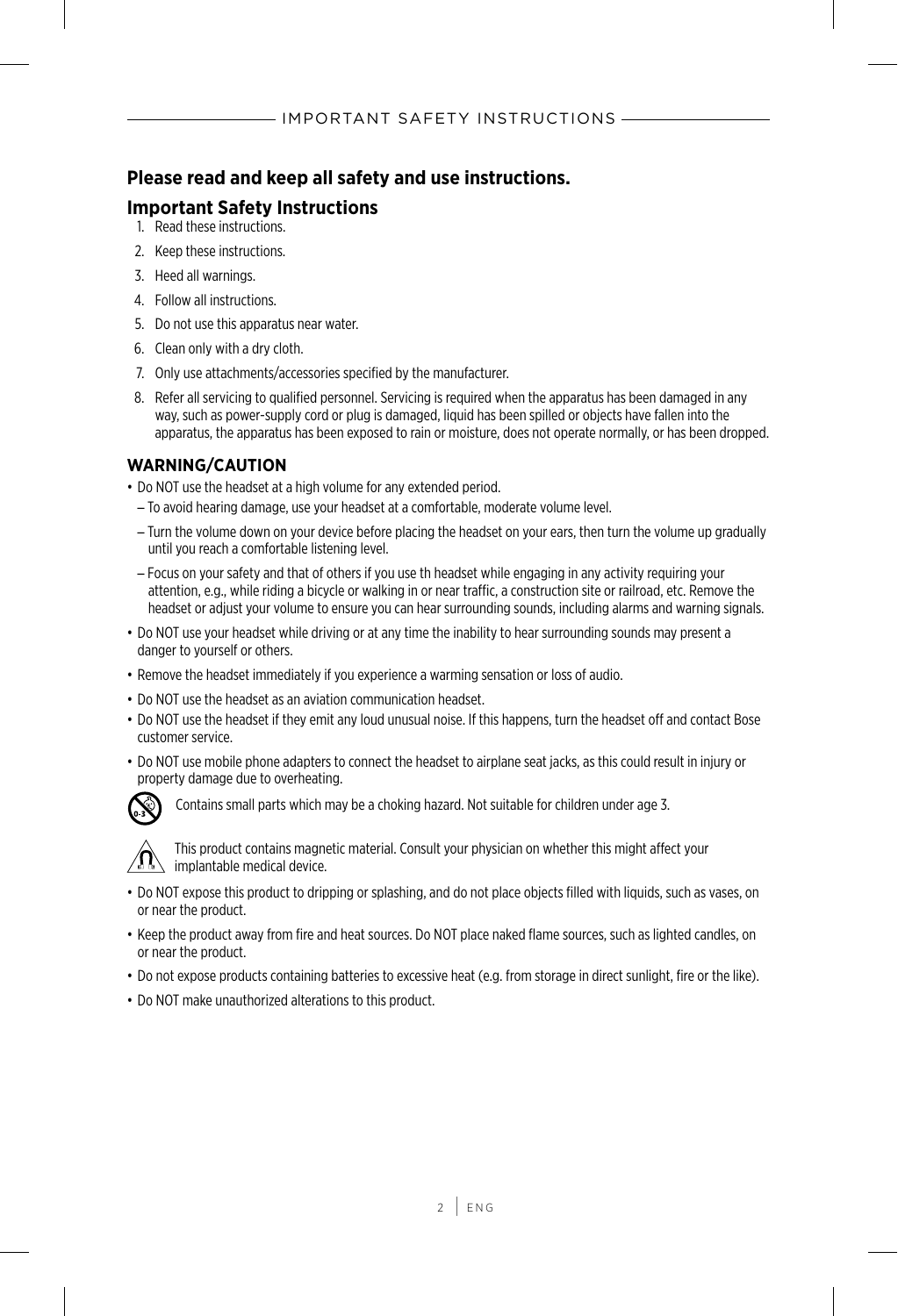**NOTE:** This equipment has been tested and found to comply with the limits for a Class B digital device, pursuant to Part 15 of the FCC Rules. These limits are designed to provide reasonable protection against harmful interference in a residential installation. This equipment generates, uses, and can radiate radio frequency energy and, if not installed and used in accordance with the instructions, may cause harmful interference to radio communications. However, there is no guarantee that interference will not occur in a particular installation. If this equipment does cause harmful interference to radio or television reception, which can be determined by turning the equipment off and on, the user is encouraged to try to correct the interference by one or more of the following measures:

- Reorient or relocate the receiving antenna.
- Increase the separation between the equipment and receiver.
- Connect the equipment into an outlet on a circuit different from that to which the receiver is connected.
- Consult the dealer or an experienced radio/TV technician for help.

Changes or modifications not expressly approved by Bose Corporation could void the user's authority to operate this equipment.

This device complies with part 15 of the FCC Rules and with Industry Canada license-exempt RSS standard(s). Operation is subject to the following two conditions: (1) This device may not cause harmful interference, and (2) this device must accept any interference received, including interference that may cause undesired operation.

This product conforms to all applicable EU directive requirements. The complete declaration of conformity can be found at: www.Bose.com/compliance



This symbol means the product must not be discarded as household waste, and should be delivered to an appropriate collection facility for recycling. Proper disposal and recycling helps protect natural resources, human health and the environment. For more information on disposal and recycling of this product, contact your local municipality, disposal service, or the shop where you bought this product.

#### **Please complete and retain for your records**

The serial and model numbers are located beneath the left side of the headband.

Serial number: \_\_\_\_\_\_\_\_\_\_\_\_\_\_\_\_\_\_\_\_\_\_\_\_\_\_\_\_\_\_\_\_\_\_\_\_\_\_\_\_\_\_\_\_\_\_\_\_\_\_\_\_\_\_\_\_\_\_\_\_\_\_\_\_\_\_\_\_

Model number:

Please keep your receipt with your owner's guide. Now is a good time to register your Bose product. You can easily do this by going to http://global.Bose.com/register

**Date of Manufacture**: The eighth digit in the serial number indicates the year of manufacture; "8" is 2008 or 2018.

**EU Importer**: Bose Products B.V., Gorslaan 60, 1441 RG Purmerend, The Netherlands

©2018 Bose Corporation. No part of this work may be reproduced, modified, distributed or otherwise used without prior written permission.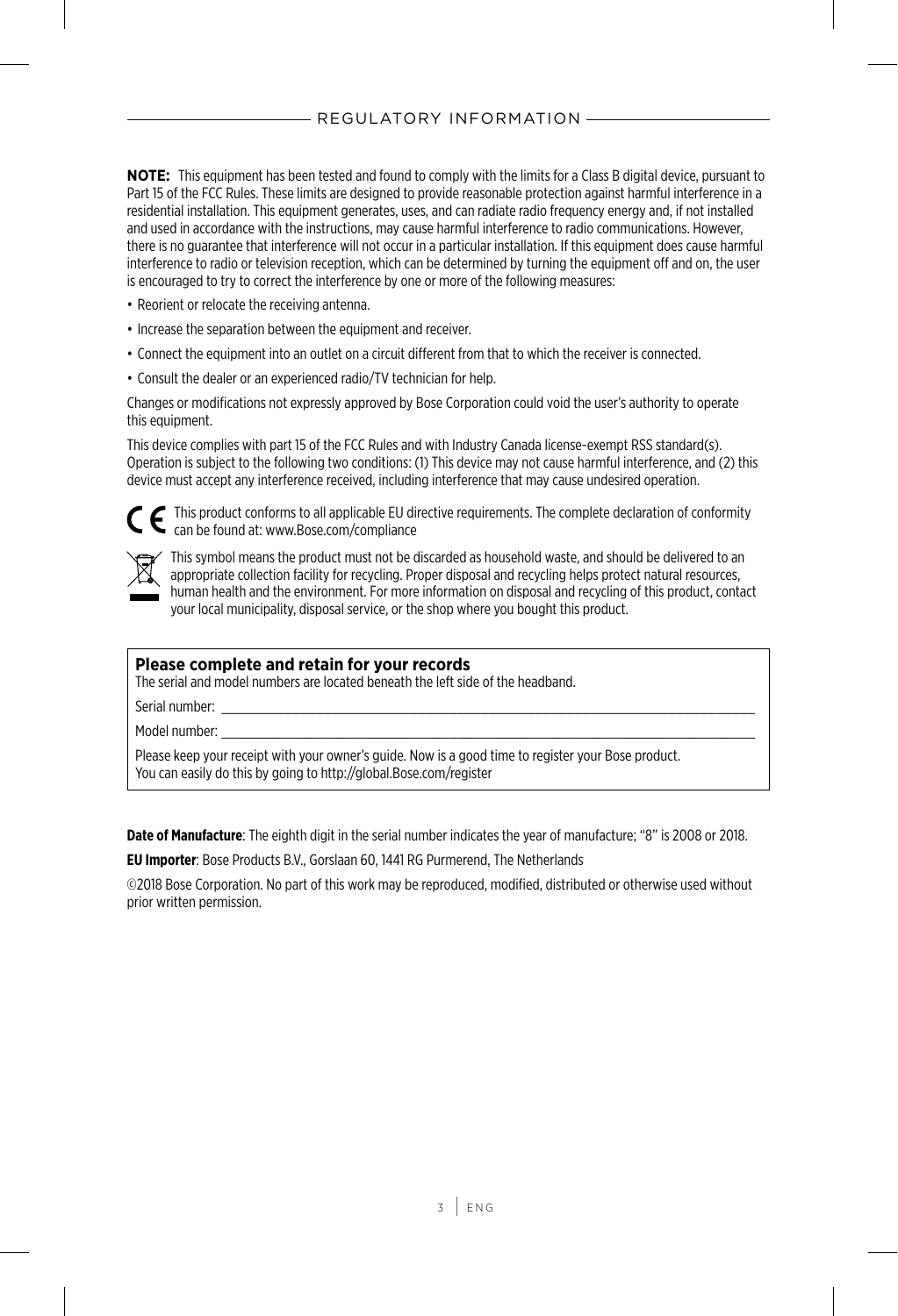#### **WHAT'S IN THE CARTON**

|--|--|

#### **HEADSET COMPONENTS**

#### **HOW TO WEAR THE HEADSET**

#### **MICROPHONE**

#### HOW TO WEAR THE CONTROL MODULE (OPTIONAL)

#### **ACOUSTIC NOISE CANCELLATION**

| Power on  |  |
|-----------|--|
| Power off |  |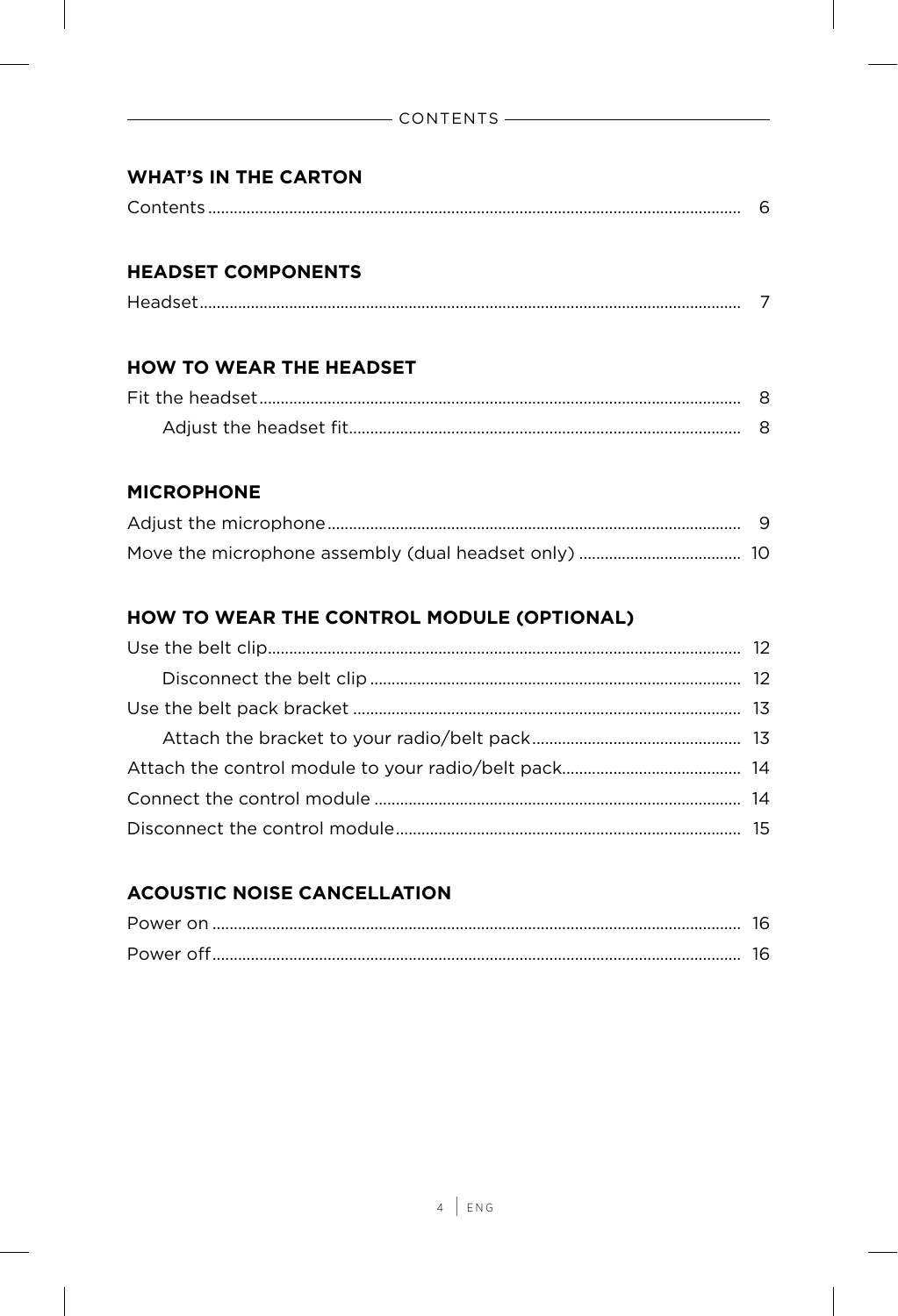#### **BATTERIES**

# **HEADSET STATUS**

|--|--|

# **CARE AND MAINTENANCE**

#### **TECHNICAL INFORMATION**

#### **TROUBLESHOOTING**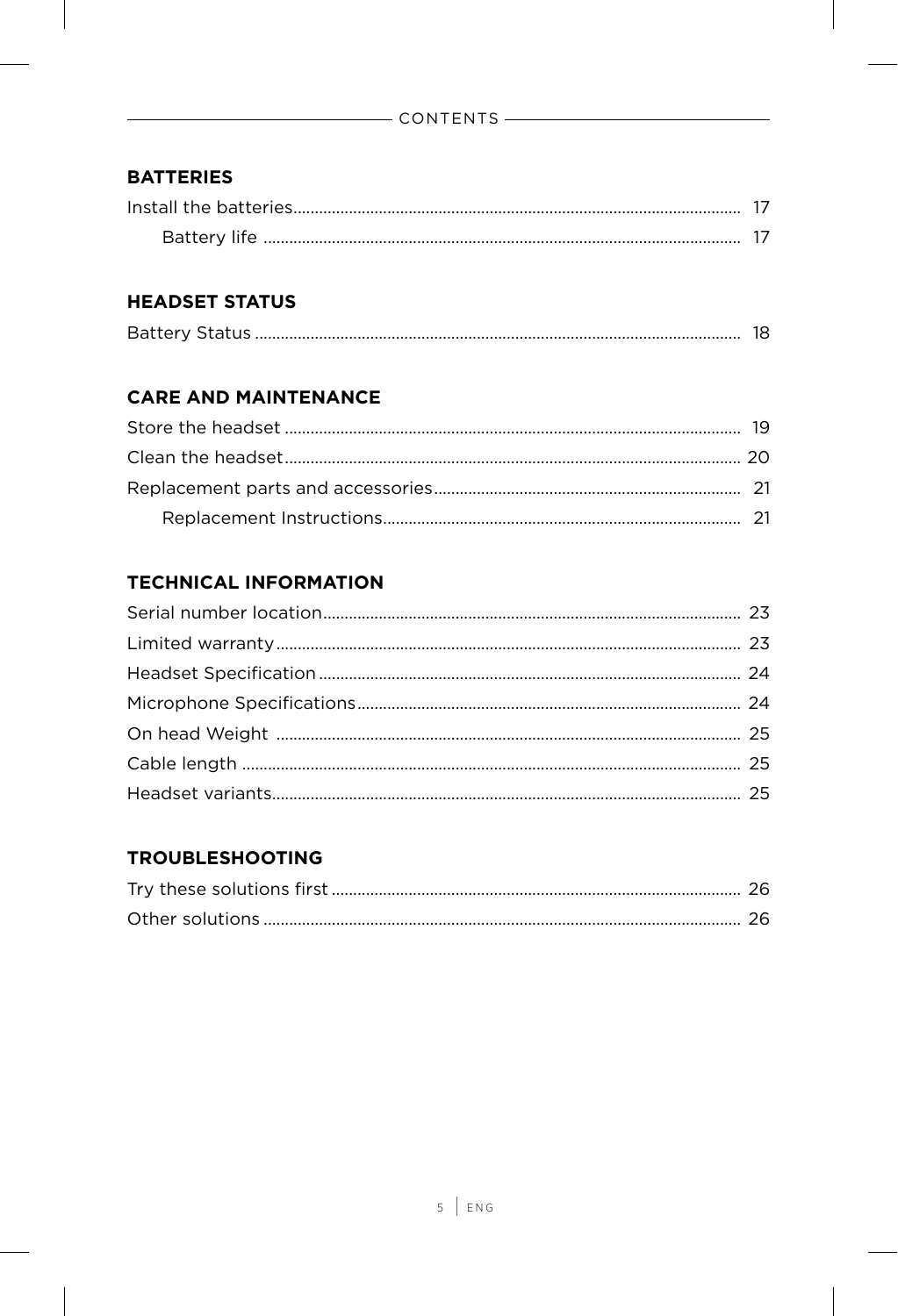#### <span id="page-5-1"></span><span id="page-5-0"></span>**CONTENTS**



**NOTE:** If any part of the product is damaged, don't use it. Contact your authorized Bose dealer or Bose customer service.

Visit: worldwide.Bose.com/Support/B40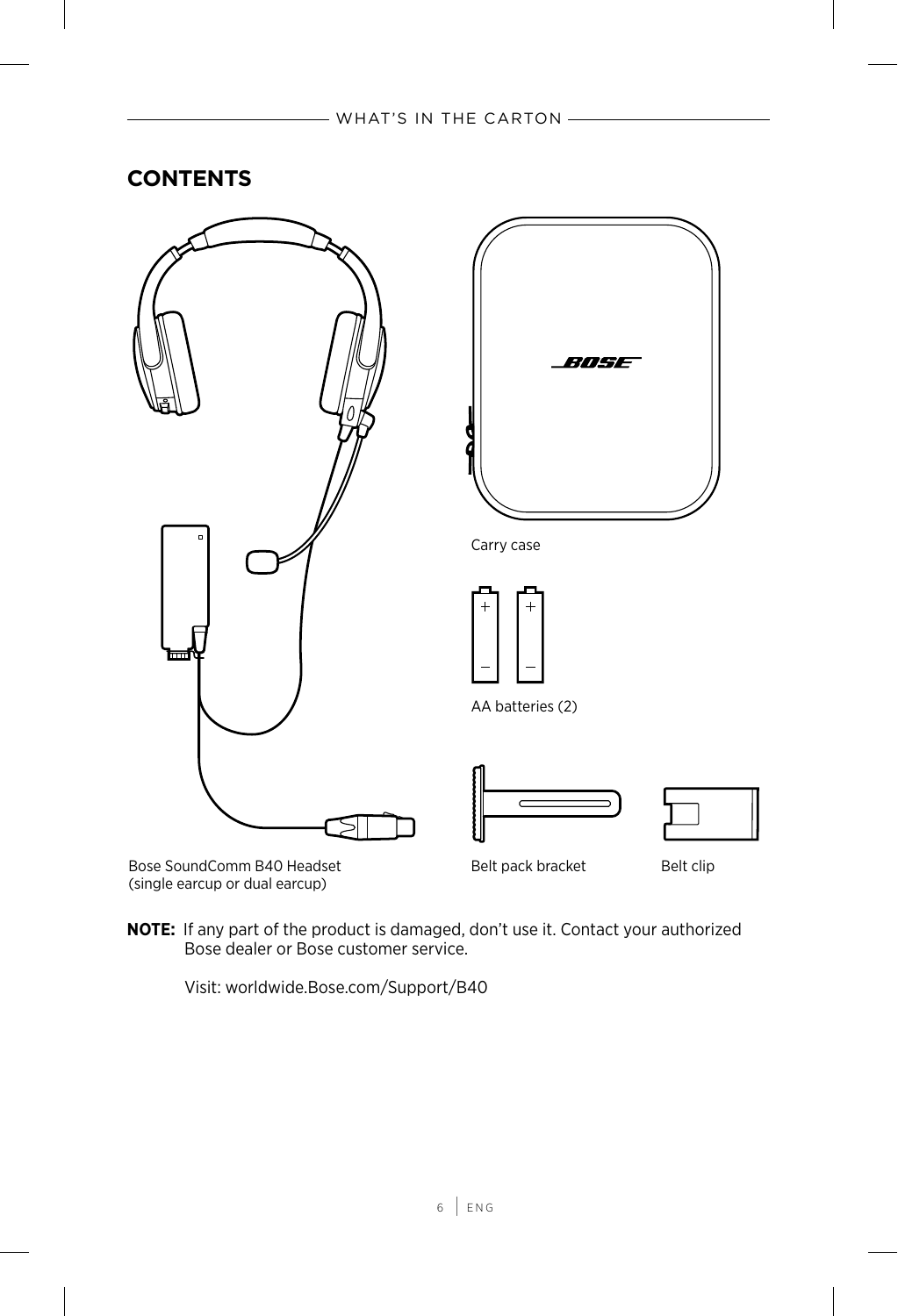#### <span id="page-6-0"></span>**HEADSET**



**NOTES:** Left earcup model pictured.

Dual earcup headset pictured on [page 6](#page-5-1).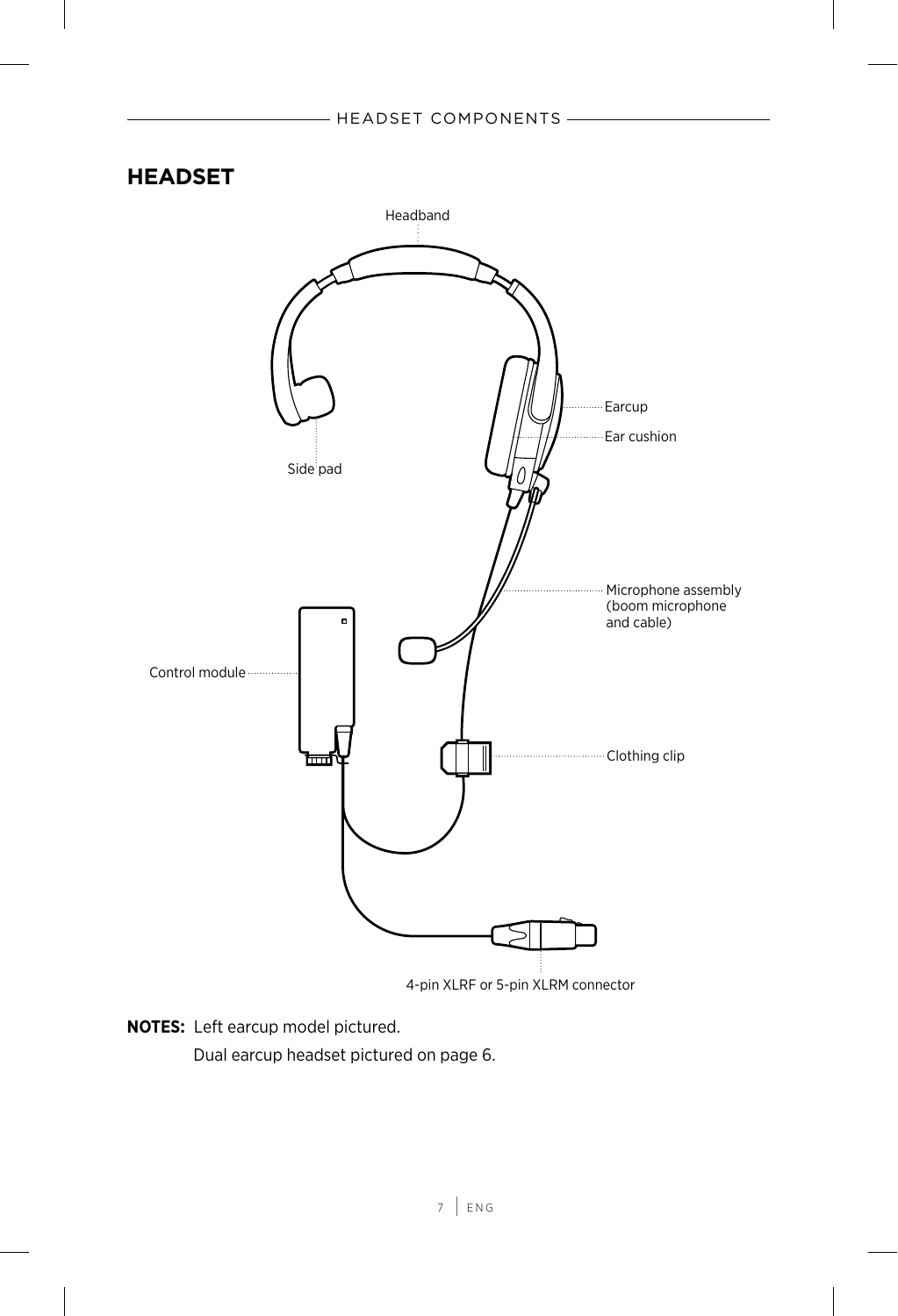# <span id="page-7-1"></span><span id="page-7-0"></span>**FIT THE HEADSET**

As you put the headset on, adjust each earcup so its cushion is completely over your ear. You should feel an even, gentle pressure all around each ear.

**NOTE:** Make sure you wear the headset in the correct orientation. Inside of each earcup (scrim) is clearly marked with an **L** (left) or an **R** (right).



#### **Adjust the headset fit**

If you need to adjust the headband, make sure the headband is evenly centered on top of your head. The headband should rest gently on your head.

**NOTE:** For best comfort, make your final adjustments with noise cancellation powered on in a noisy environment.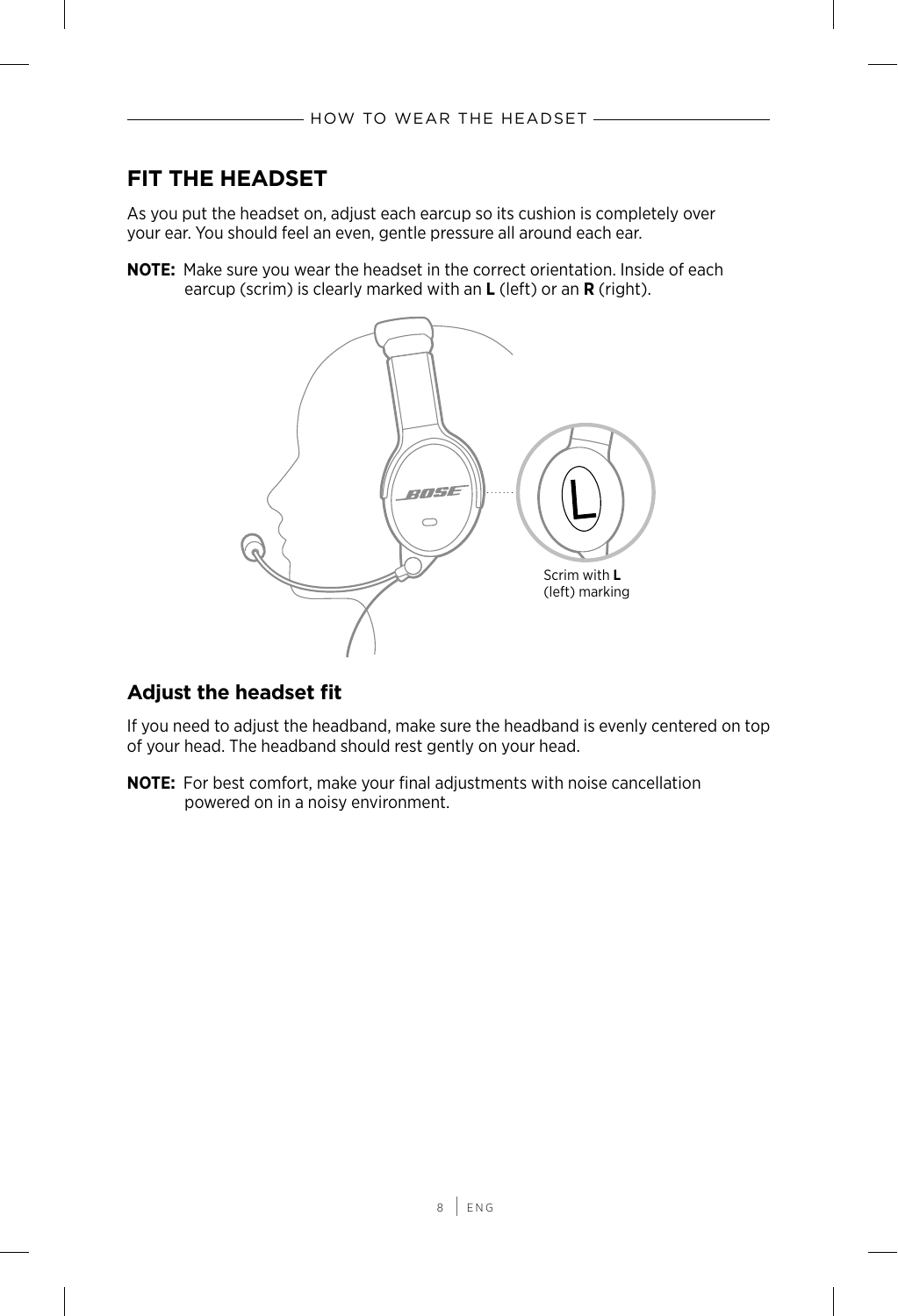# <span id="page-8-0"></span>**ADJUST THE MICROPHONE**

Microphone placement is important for clear communications.

- **NOTE:** On the dual headset, the microphone assembly comes attached to the left earcup. To move the microphone to the other earcup, see [page 10.](#page-9-1)
- 1. Grasp the microphone with your fingers and adjust so it is level with your mouth.
- 2. Position the microphone so it is 0.25" (6.35 mm) from your lips.

**NOTE:** The microphone should not be touching your lips.



**CAUTION:** The microphone can rotate up to 320°. Do NOT force the microphone beyond the intended rotation or damage could occur.

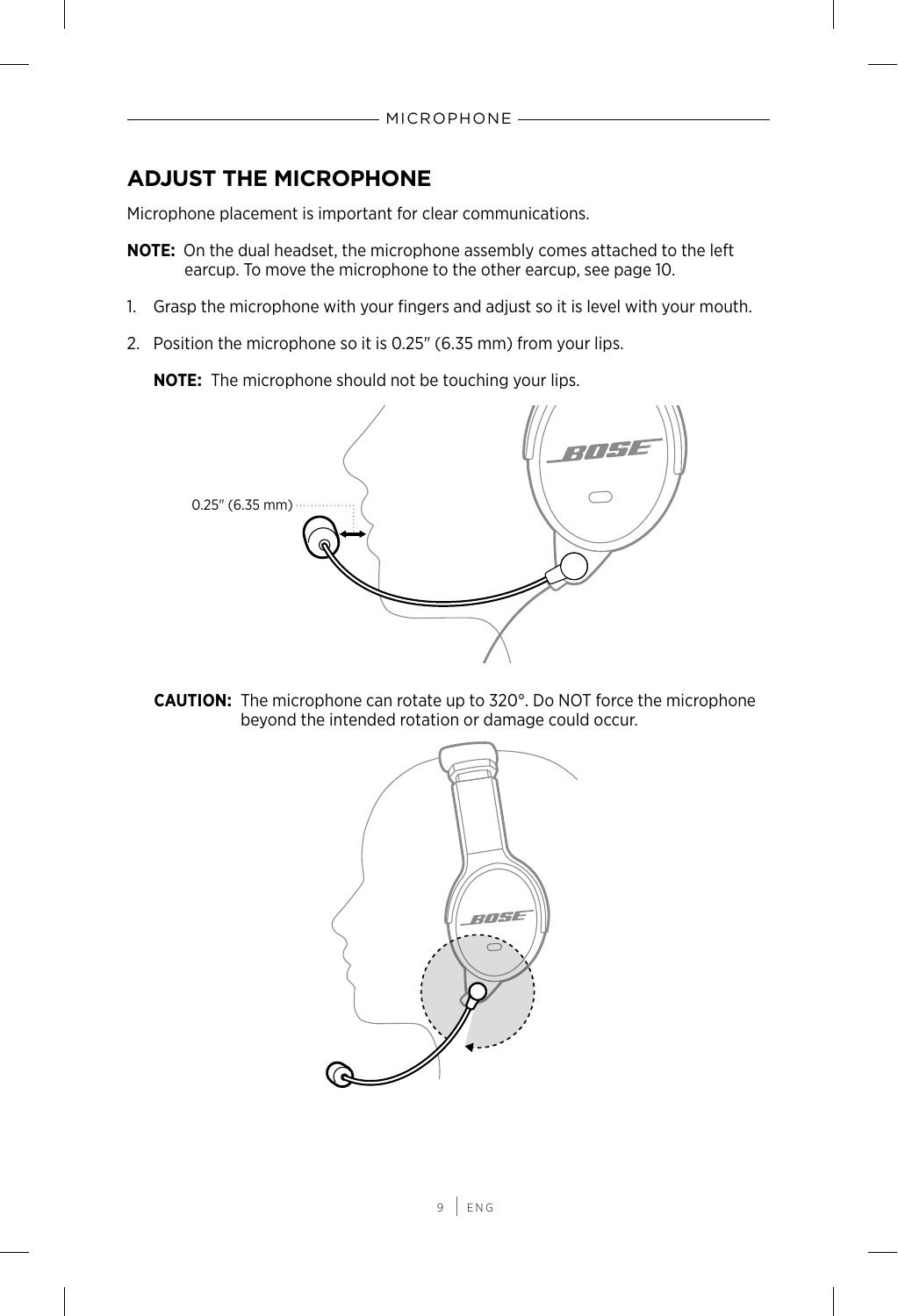# <span id="page-9-1"></span><span id="page-9-0"></span>**MOVE THE MICROPHONE ASSEMBLY (DUAL HEADSET ONLY)**

The dual earcup headset has a reversible microphone assembly that can be worn on the left or right side of the headset.

1. Using a Phillips screwdriver (not provided), loosen the two screws on the microphone assembly base on the bottom of the earcup.

**NOTE:** Rotate the microphone up towards the headband for additional space to loosen the screws.

2. Pull the microphone assembly down to remove from the earcup.



- 3. On the other earcup, loosen the two screws on the terminator cover.
- 4. Pull the terminator cover down to remove from the earcup.

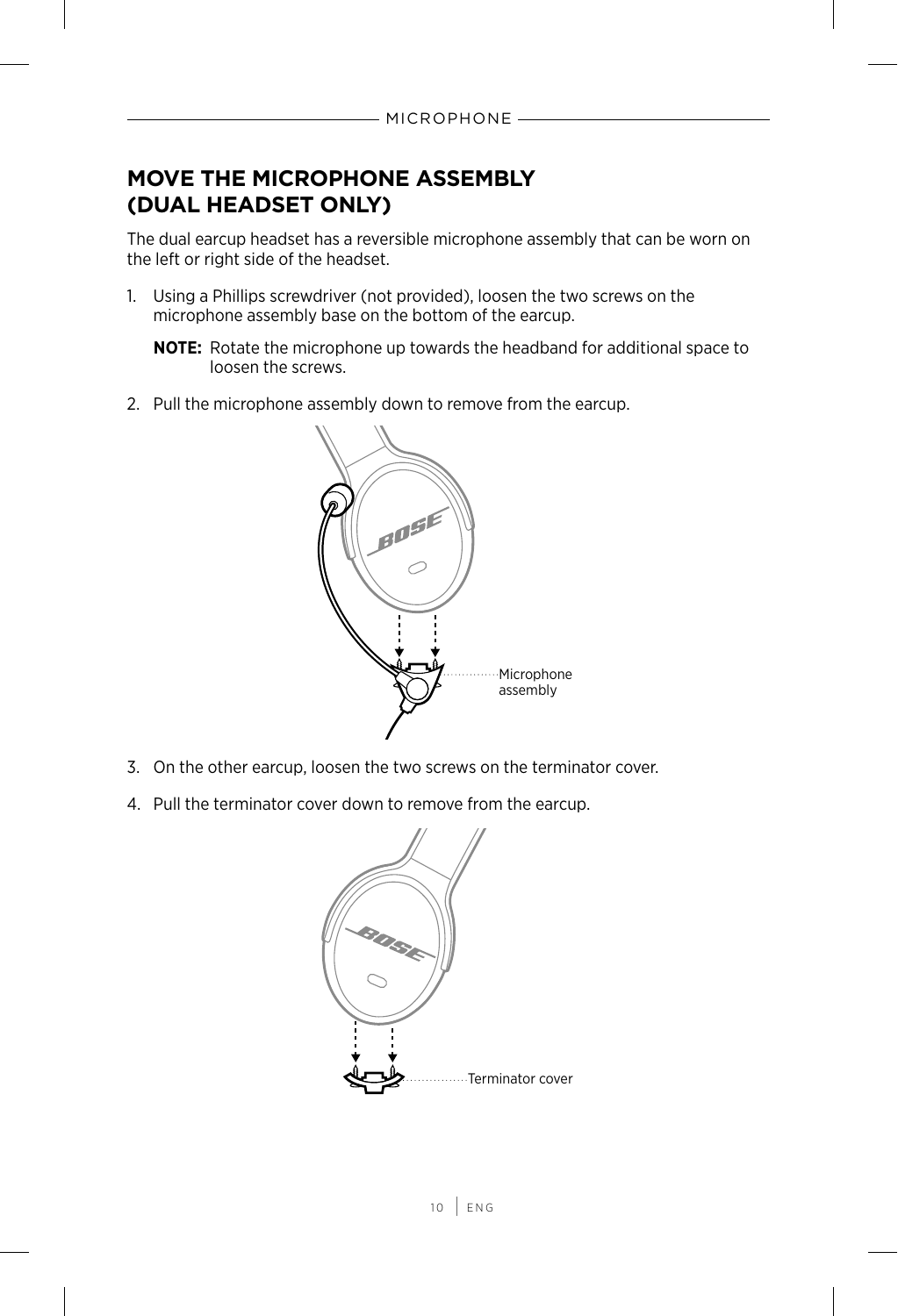5. Align and attach the microphone assembly to the connectors on the preferred earcup.

**CAUTION:** Do NOT force the connectors or the earcup may be damaged.



- 6. On the microphone assembly base, tighten the two screws until the assembly is secure to the headset.
- 7. Align and attach the terminator cover to the other earcup.



8. On the terminator cover, tighten the screws until the cover is secure to the headset.

**NOTE:** In order to use the headset, the terminator cover must be securely attached to the headset.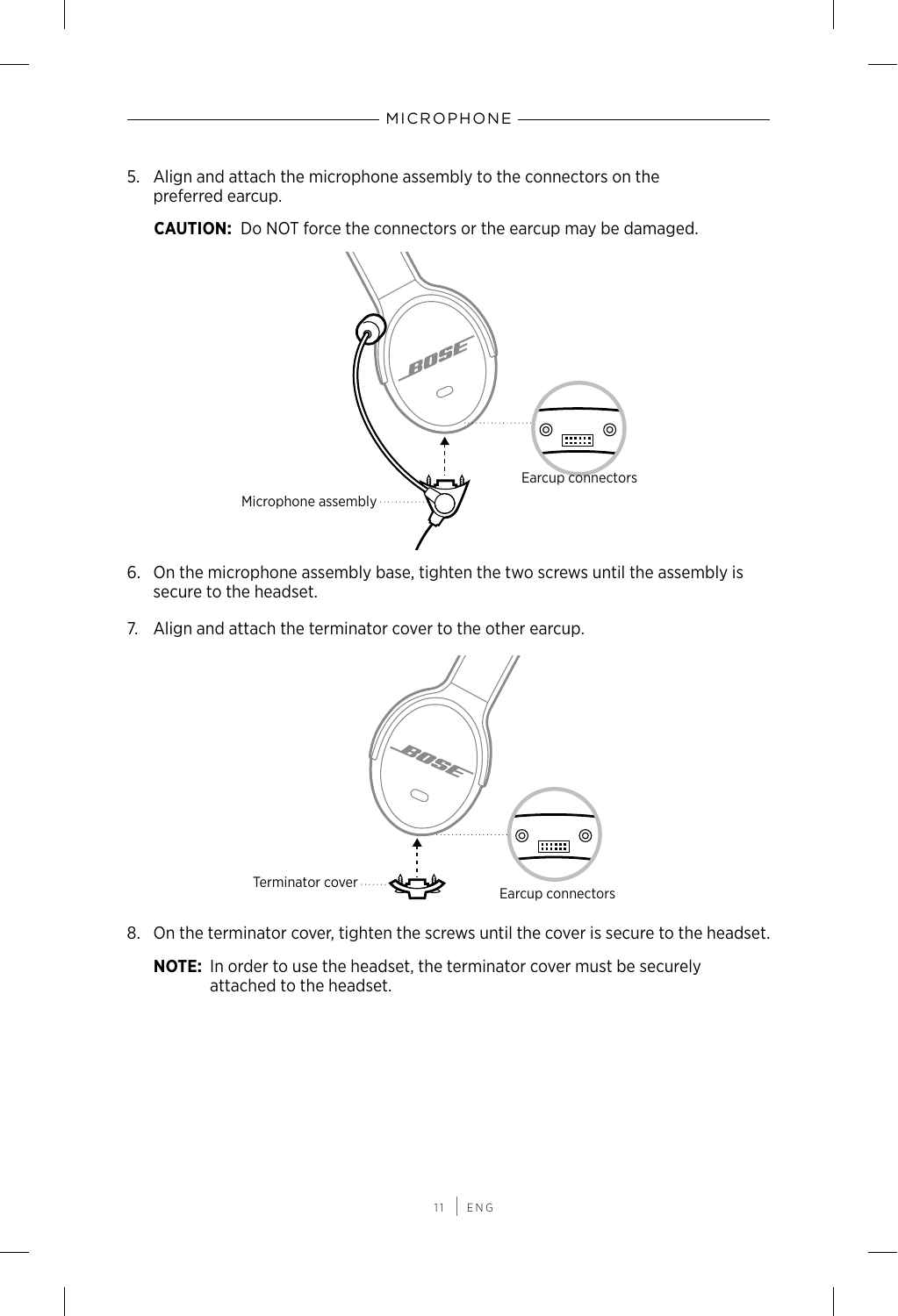# <span id="page-11-0"></span>**USE THE BELT CLIP**

1. Align the dual lock tab on the belt clip to the dual lock tab on the control module.



2. Press firmly to attach.

#### **Disconnect the belt clip**

Starting from the top, pull the belt clip away from the control module.

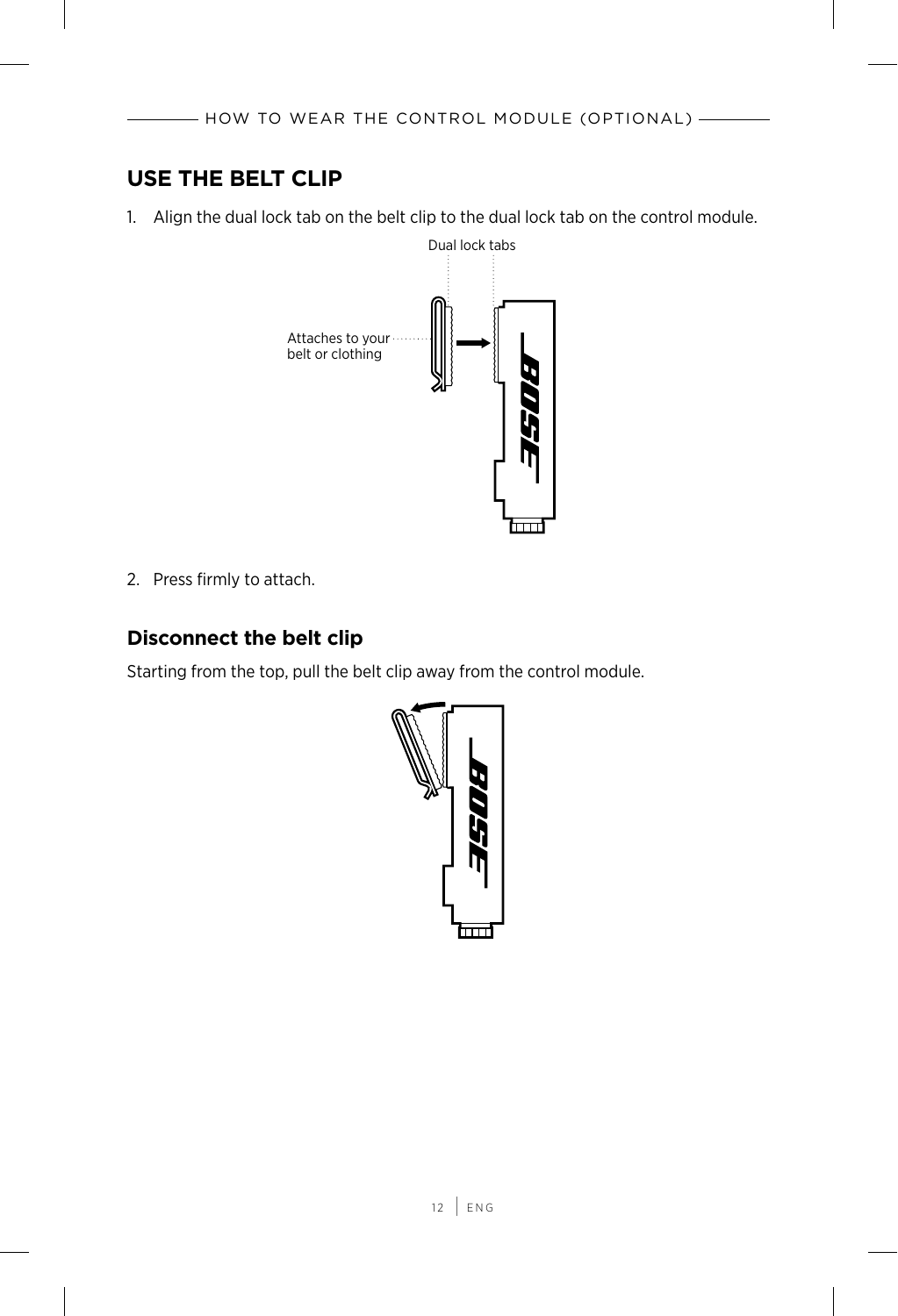# <span id="page-12-0"></span>**USE THE BELT PACK BRACKET**

#### **Attach the bracket to your radio/belt pack**

1. On the back of your radio/belt pack, loosen the two screws and remove the belt clip.



2. Aligning the screw holes, place the bracket on top of your radio/belt pack.

**NOTE:** The belt pack bracket can be attached to the left or right side of your radio/belt pack.

3. Aligning the screw holes, place the belt clip on top of the bracket.



4. Re-insert the two screws from your radio/belt pack and tighten until secure.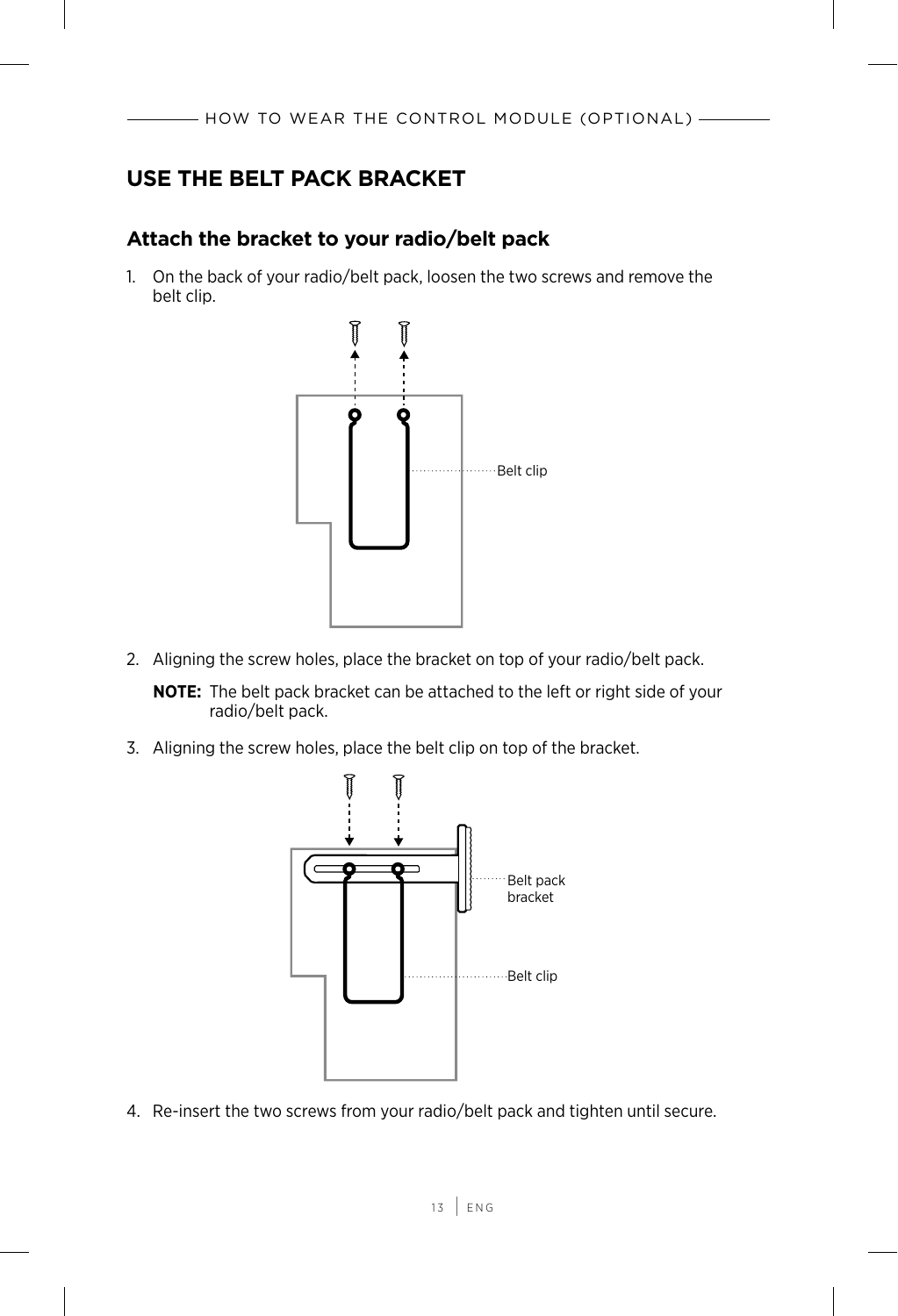# <span id="page-13-0"></span>**ATTACH THE CONTROL MODULE TO YOUR RADIO/BELT PACK**

1. Align the dual lock tab on the control module with the dual lock tab on the belt pack bracket.



2. Press firmly until you hear a click.

# **CONNECT THE CONTROL MODULE**

1. Align the XLR connector with the pins on your radio/belt pack connector.



- 2. Press firmly until you hear a click.
- **NOTE:** The headset can also connect to a camera using the XLR connector. Refer to your camera owner's guide for connection instructions.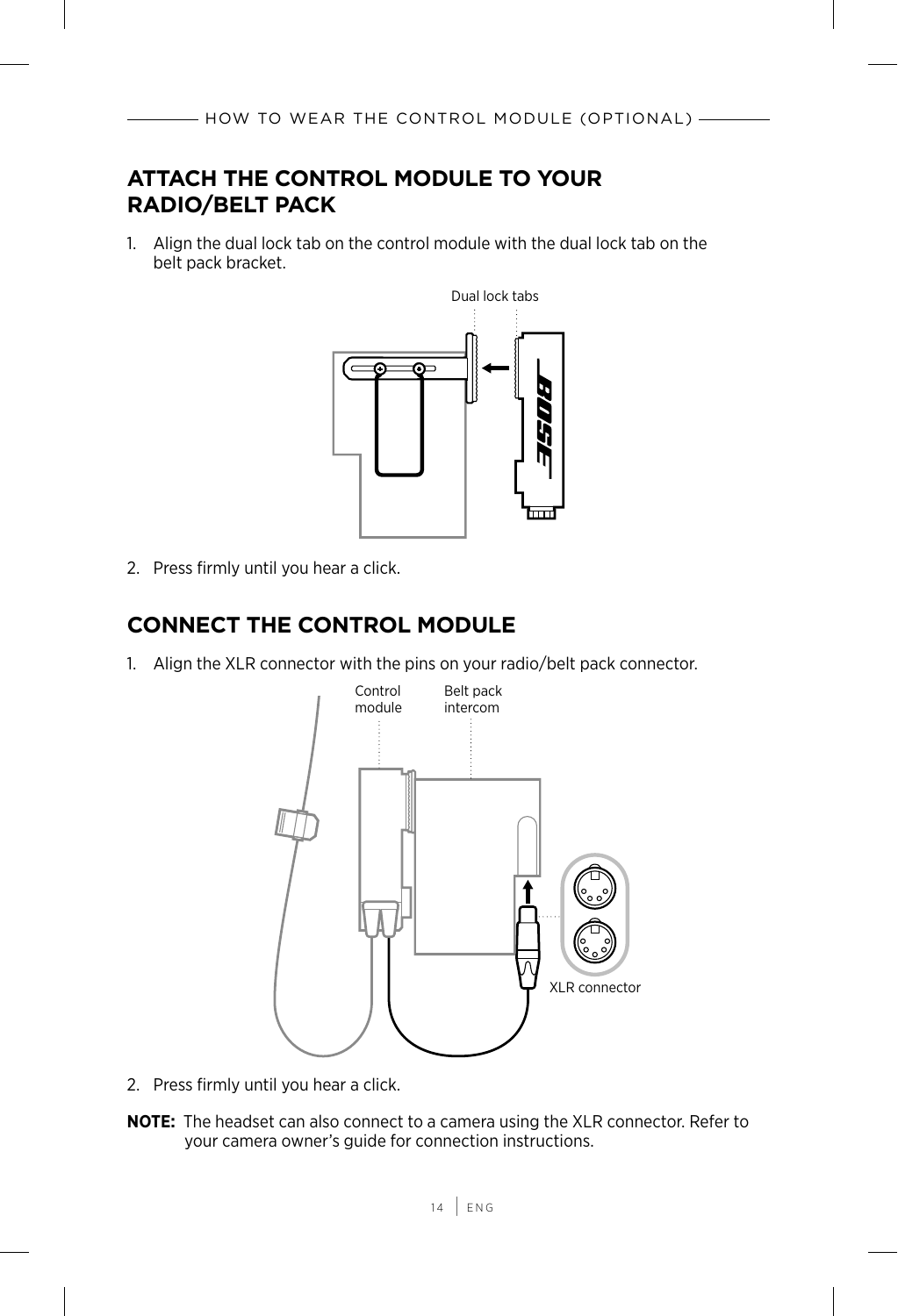# <span id="page-14-0"></span>**DISCONNECT THE CONTROL MODULE**

1. On the XLR connector, press down on the metal tab and gently pull the cable away from the belt pack.

**NOTE:** Most belt packs have a locking mechanism.

2. Starting at the bottom, pull the control module away from the dual lock tab on the belt pack.

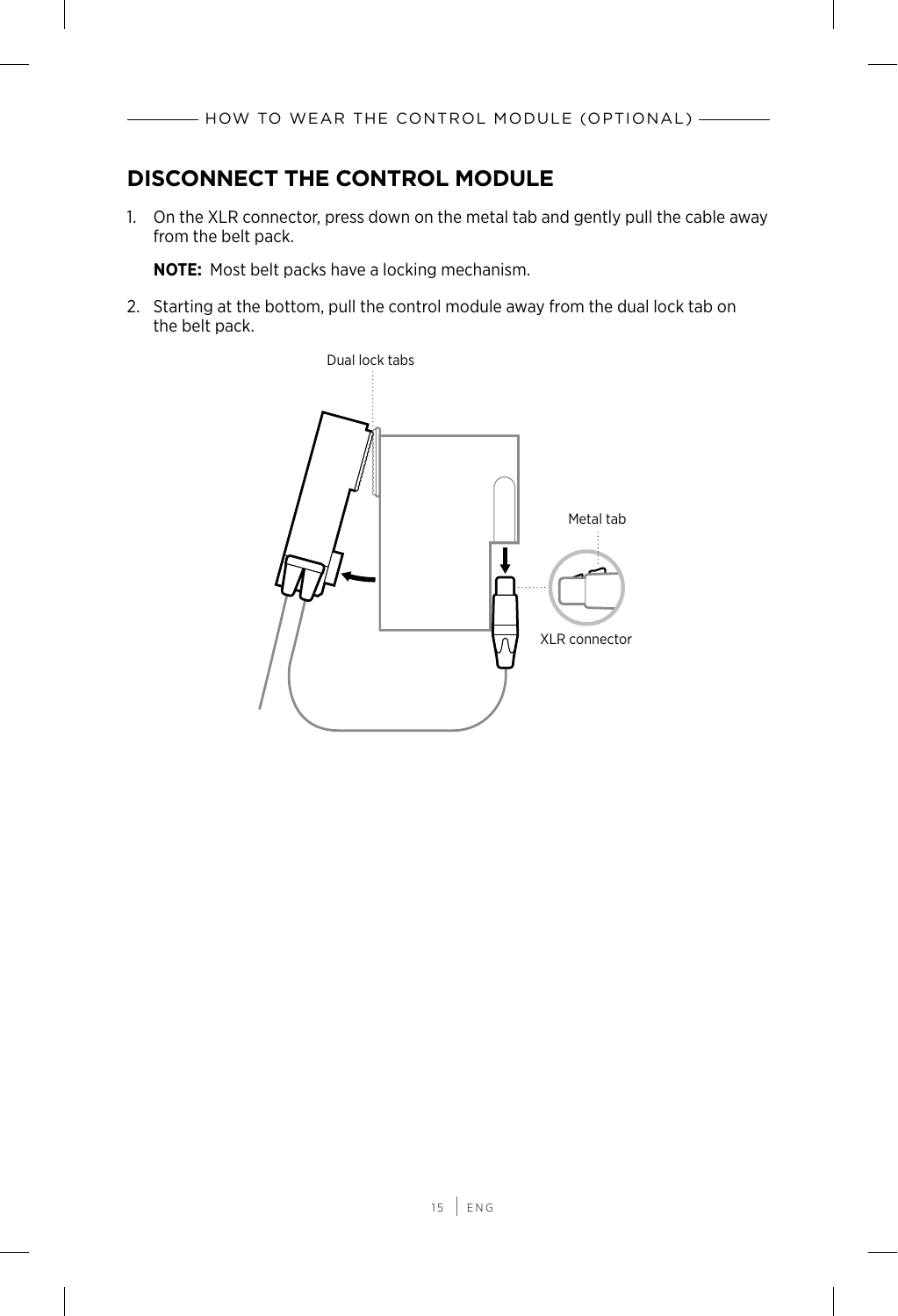#### <span id="page-15-1"></span><span id="page-15-0"></span>**POWER ON**

On the top of the control module, push the Power switch away from the battery light.



The battery light glows red for three seconds then shows the battery status (see [page 18](#page-17-1)).

# **POWER OFF**

On the top of the control module, push the Power switch towards the battery light.



**NOTE:** When acoustic noise cancellation is off, the headset still provides audio and communications. To conserve battery, power off noise cancellation when the headset is not in use.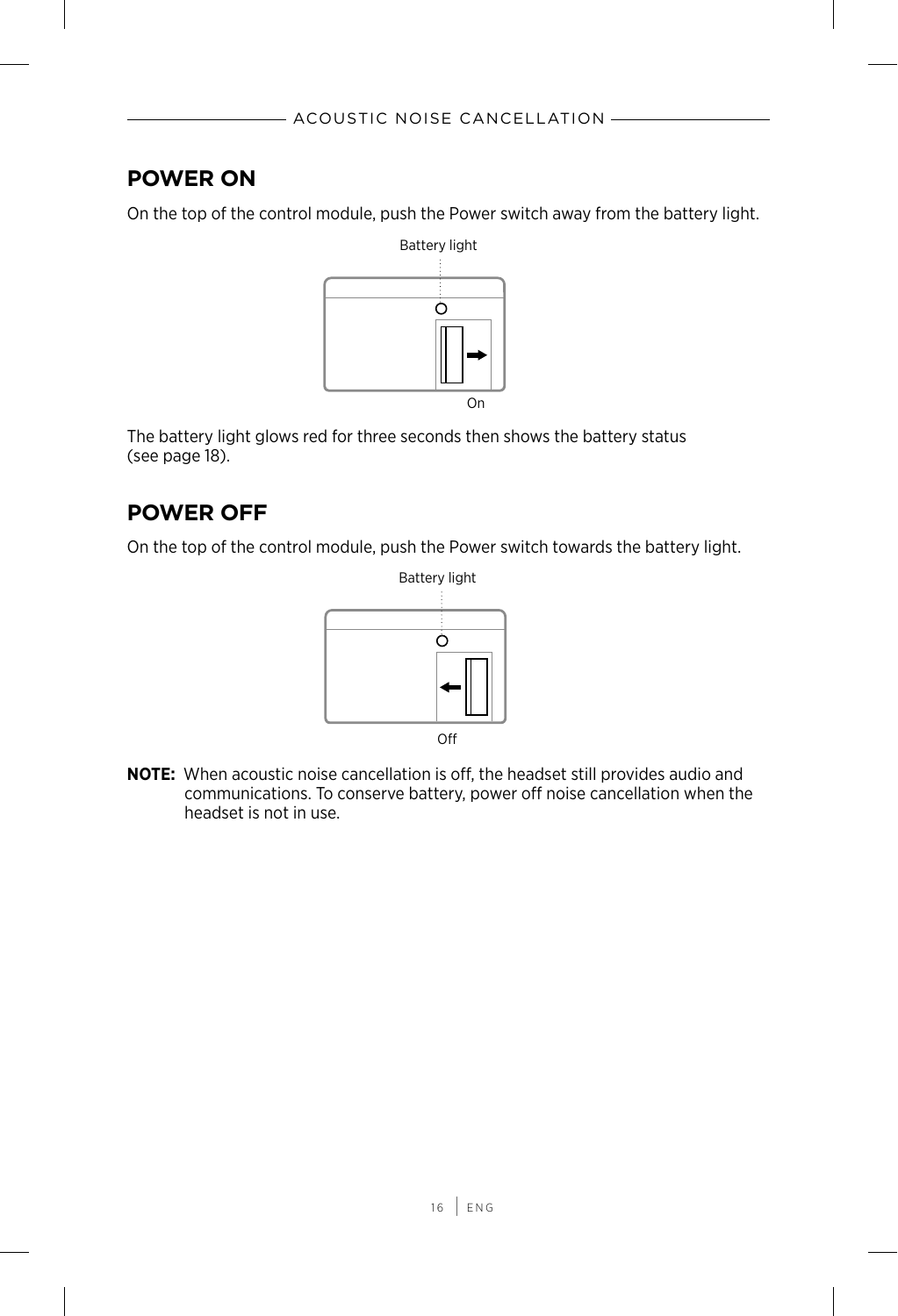# <span id="page-16-1"></span><span id="page-16-0"></span>**INSTALL THE BATTERIES**

1. On the top of the control module, twist the cap to the left (counter-clockwise) to open the battery compartment.



- 2. Insert the two AA alkaline batteries into the battery compartment. Match the  $+$ and  $-$  symbols on the batteries with the  $+$  and  $-$  markings on the control module.
- 3. Twist the cap to the right (clockwise) until secure.



**CAUTION:** Only use AA alkaline batteries.

#### **Battery life**

**Single earcup**: up to 56 hours

**Dual earcup**: up to 48 hours

**NOTE:** For more information about battery status, see [page 24](#page-23-1).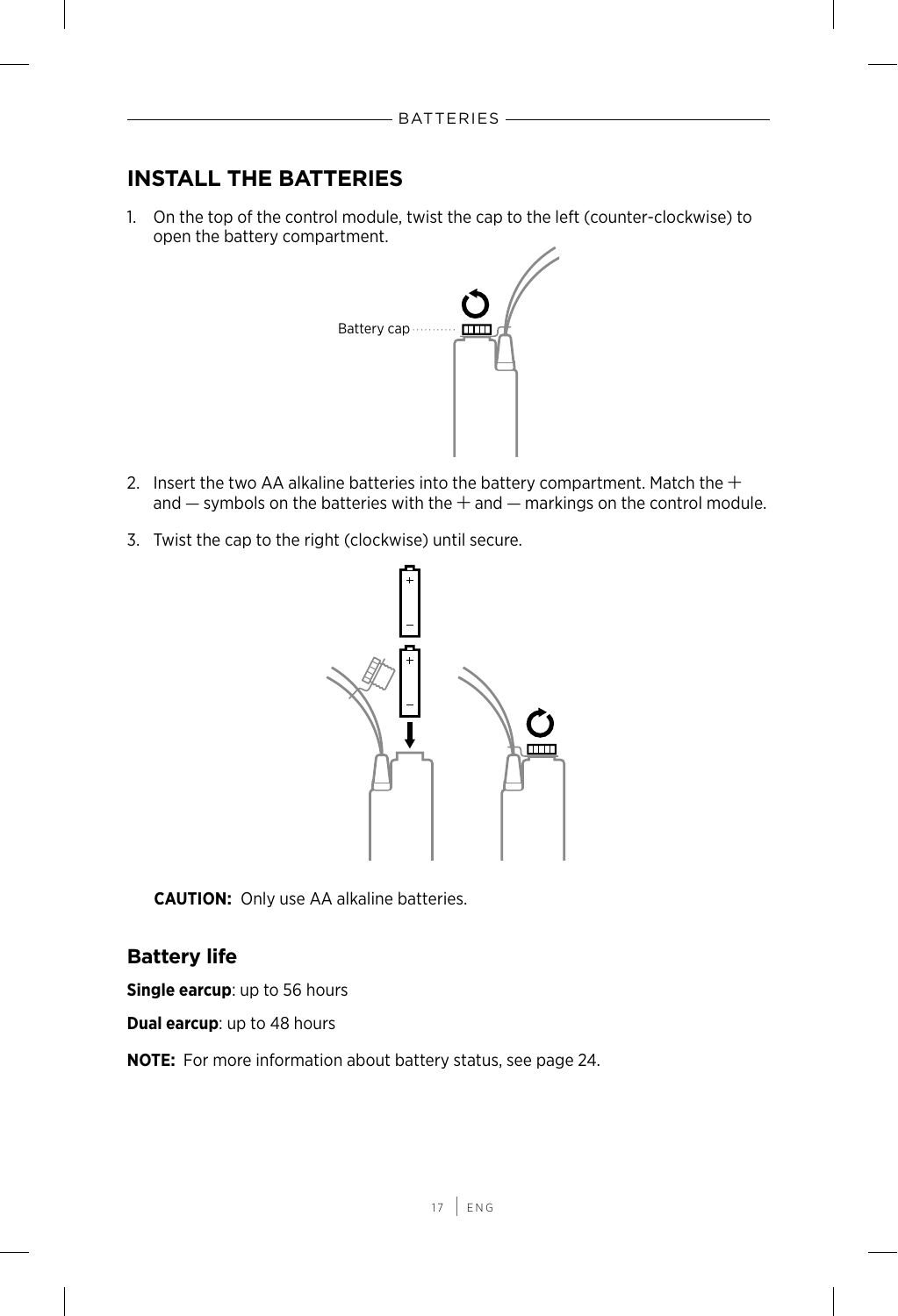# <span id="page-17-1"></span><span id="page-17-0"></span>**BATTERY STATUS**

The Battery light is located on the top of the control module, next to the Power switch.



# **LIGHT ACTIVITY BATTERY STATUS Blinking green** Full charge **Blinking red (slow)** Medium charge (10 hours or less remaining) **Blinking red (fast)** Low charge (2.5 hours or less remaining)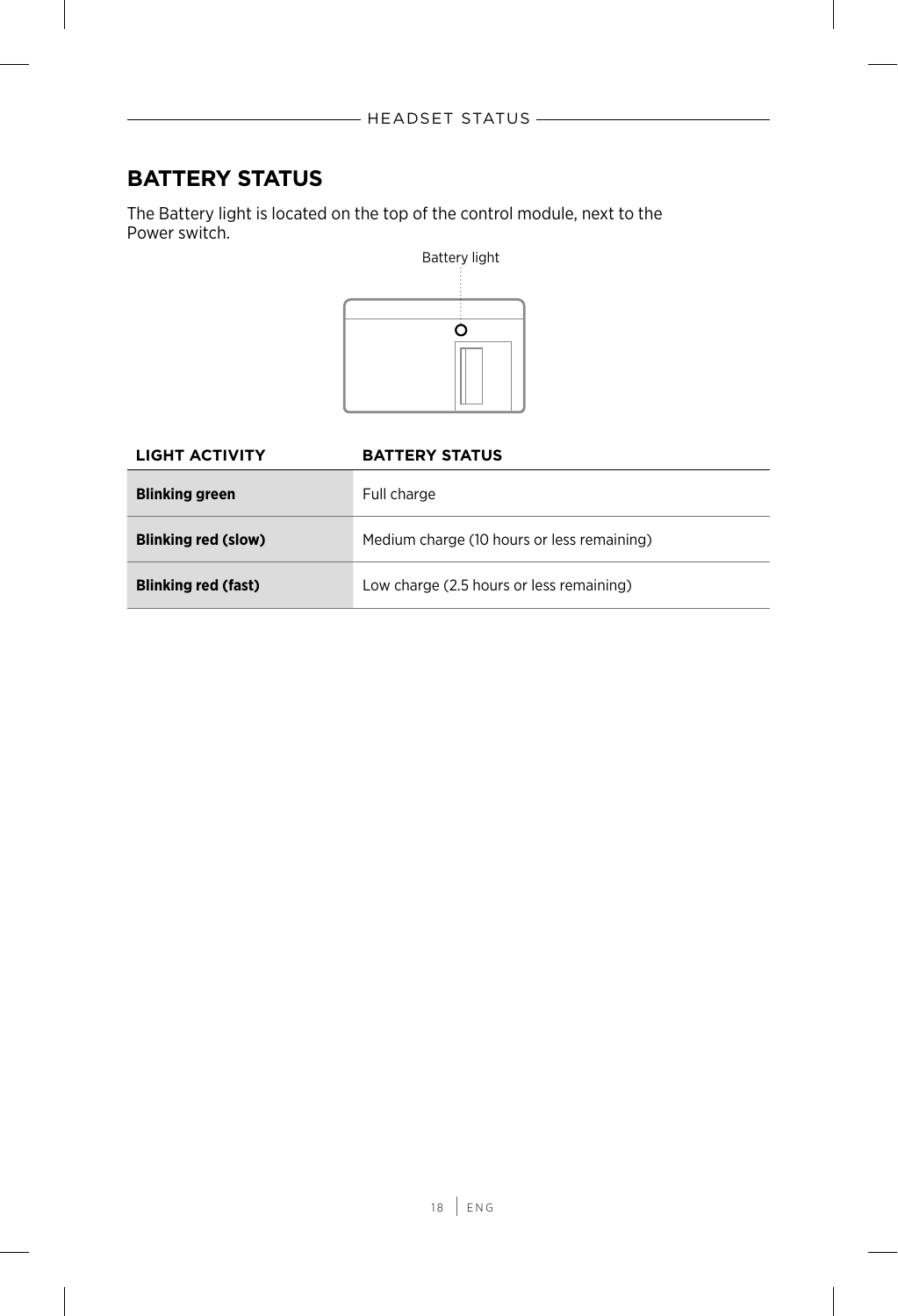# <span id="page-18-0"></span>**STORE THE HEADSET**

The headset should be stored in the supplied carry case.

- 1. Rotate the microphone assembly up, so the microphone gently rests next to the headband.
- 2. Place the headset in the case with the cable laying across the center hinge of the case.



**NOTE:** When storing the headset for an extended period, remove the batteries.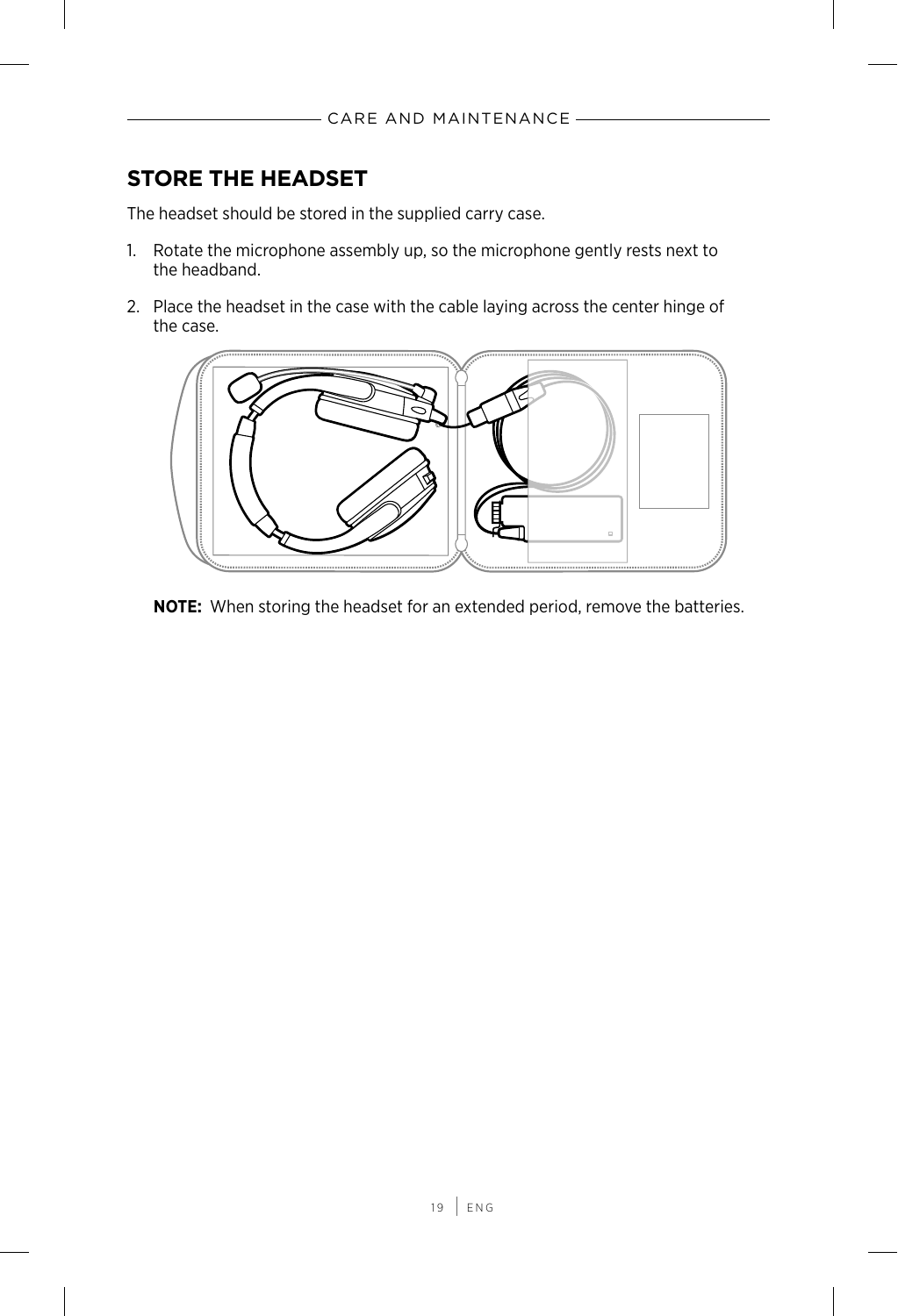# <span id="page-19-0"></span>**CLEAN THE HEADSET**

The headset may require periodic cleaning.

**WARNING:** Do NOT attempt to disassemble or clean the inside of the earcups or other parts of the headset. Only the microphone windscreen, side pad (single earcup), batteries, and ear cushions are replaceable by the user.

| <b>COMPONENT</b>                       | <b>CLEANING PROCEDURE</b>                                                                                                                                                                                                                                                                                                                                                                         |
|----------------------------------------|---------------------------------------------------------------------------------------------------------------------------------------------------------------------------------------------------------------------------------------------------------------------------------------------------------------------------------------------------------------------------------------------------|
| <b>Headset/earcups</b>                 | • Wipe the outside surfaces with a soft, dry cloth.<br>• Carefully use tweezers, if necessary, to remove foreign matter that may<br>be in the openings.<br>• Do NOT to force any dirt or debris into the openings.<br>• Do NOT blow air into or vacuum the openings as this may damage<br>the headset.<br>Do NOT allow moisture to get inside the earcups or the audio input<br>٠<br>connector.   |
| <b>Ear cushions</b>                    | To extend the life of the ear cushions, perform regular cleaning.<br>• Remove the ear cushions (see page 21) and allow them to air dry.<br>• Using a dry cloth, clean the flange surface located underneath the ear<br>cushions of any debris.<br>Do NOT immerse the ear cushions in water or any other liquid.<br>٠                                                                              |
| <b>Earcup inner</b><br>screens (scrim) | • Air dry the earcup inner screen (scrim) if it becomes damp from<br>environmental moisture such as light rain, dew, perspiration, or<br>condensation.<br>Do NOT use electric heaters or blowers to dry the earcup inner screen.<br>٠<br>Do NOT attempt to remove, replace, repair, or clean this<br>٠<br>component. If the screen appears damaged or worn out, contact<br>Bose customer service. |
| <b>Microphone</b><br>windscreen        | Wipe the windscreen using a damp cloth and mild soap.                                                                                                                                                                                                                                                                                                                                             |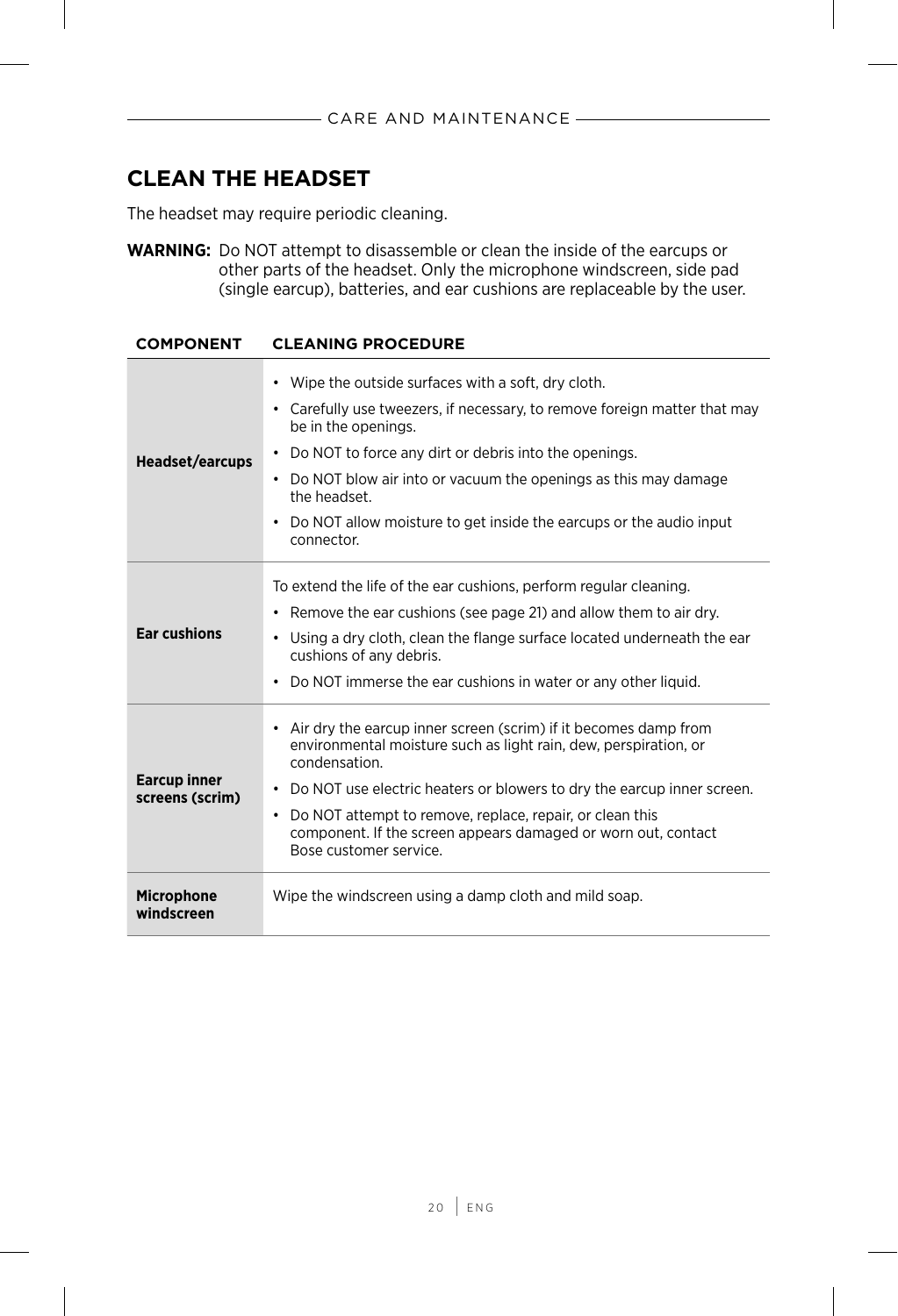# <span id="page-20-2"></span><span id="page-20-0"></span>**REPLACEMENT PARTS AND ACCESSORIES**

Replacement parts and accessories can be ordered through Bose customer service.

Visit: worldwide.Bose.com/Support/B40

**WARNING:** Do NOT attempt to disassemble or service the inside of the earcups or other parts of the headset.

#### **Replacement Instructions**

Only the side pad (single earcup), microphone windscreen, batteries, and ear cushions are replaceable by the user.

#### **Side pad (single earcup)**

The side pad is attached to the headband with a dual lock tab.

- 1. Gently pull the old side pad away from the headband.
- 2. Align the new side pad with the dual lock tab and firmly press until secure.

#### **Microphone windscreen**

The microphone windscreen can be removed and replaced.

- 1. Carefully slide the windscreen off of the microphone.
- 2. Slide the replacement windscreen on and make sure it fits completely over the microphone.

#### <span id="page-20-1"></span>**Ear cushion**

Ear cushions should be replaced every  $3 - 6$  months. Replace the ear cushions if you see:

- Flaking of the outer covering
- Cuts or tears
- Flattening of the cushion

You may have to replace the ear cushions more often if you:

- Have a full beard or thick facial hair
- Use the headset in extreme temperatures
- Damage the cushions because of improper storage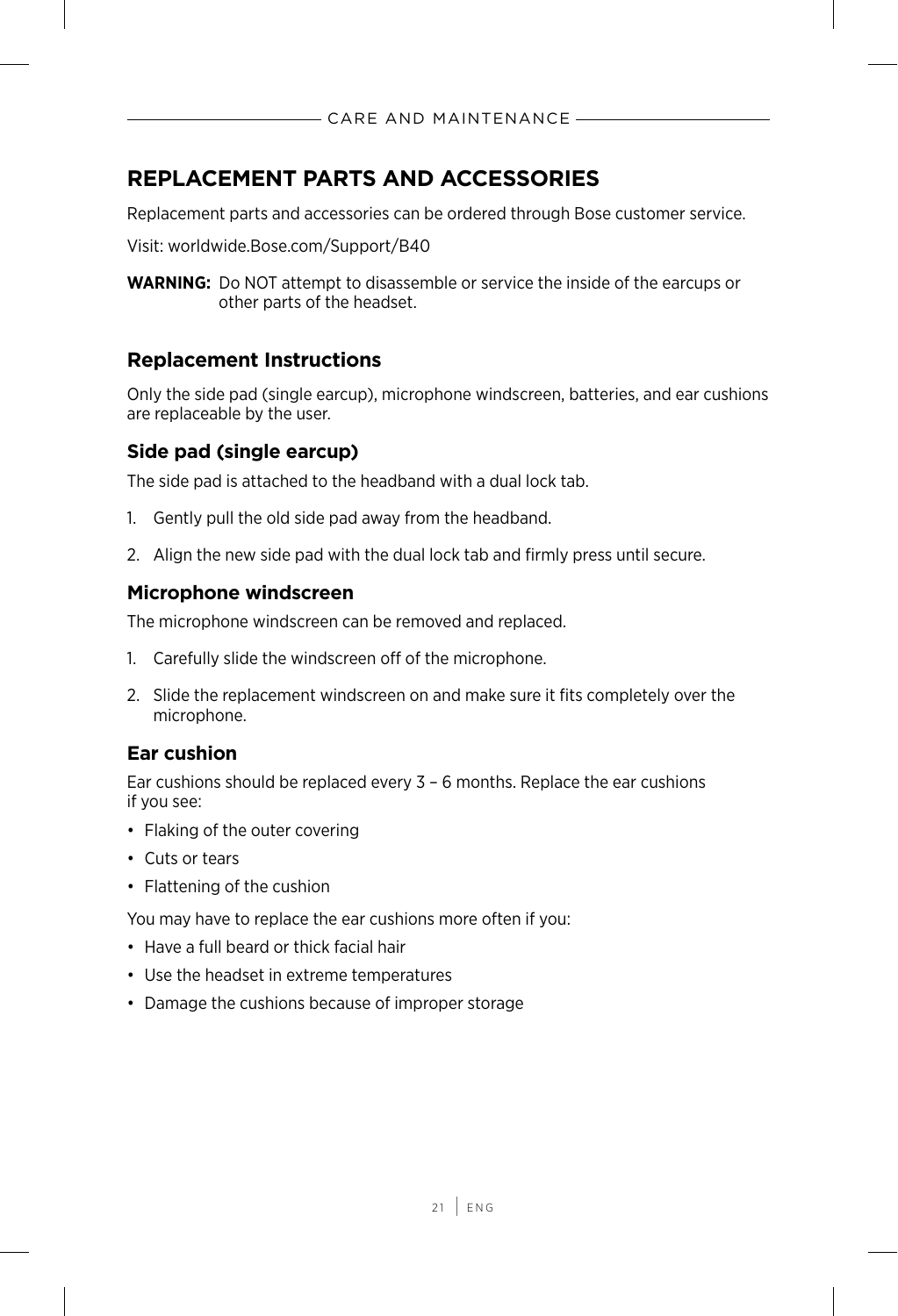- **NOTE:** Replacement instructions are also provided with the ear cushion replacement kit.
- 1. Gently pull the ear cushion up and away from the earcup.



2. Remove the two adhesive strips from the earcup and clean the flange surface of any debris with a dry cloth.



3. Align the new adhesive strips onto the left and right sides of the flange surface and press down.



**NOTE:** Make sure you remove the paper backing from the adhesive strips.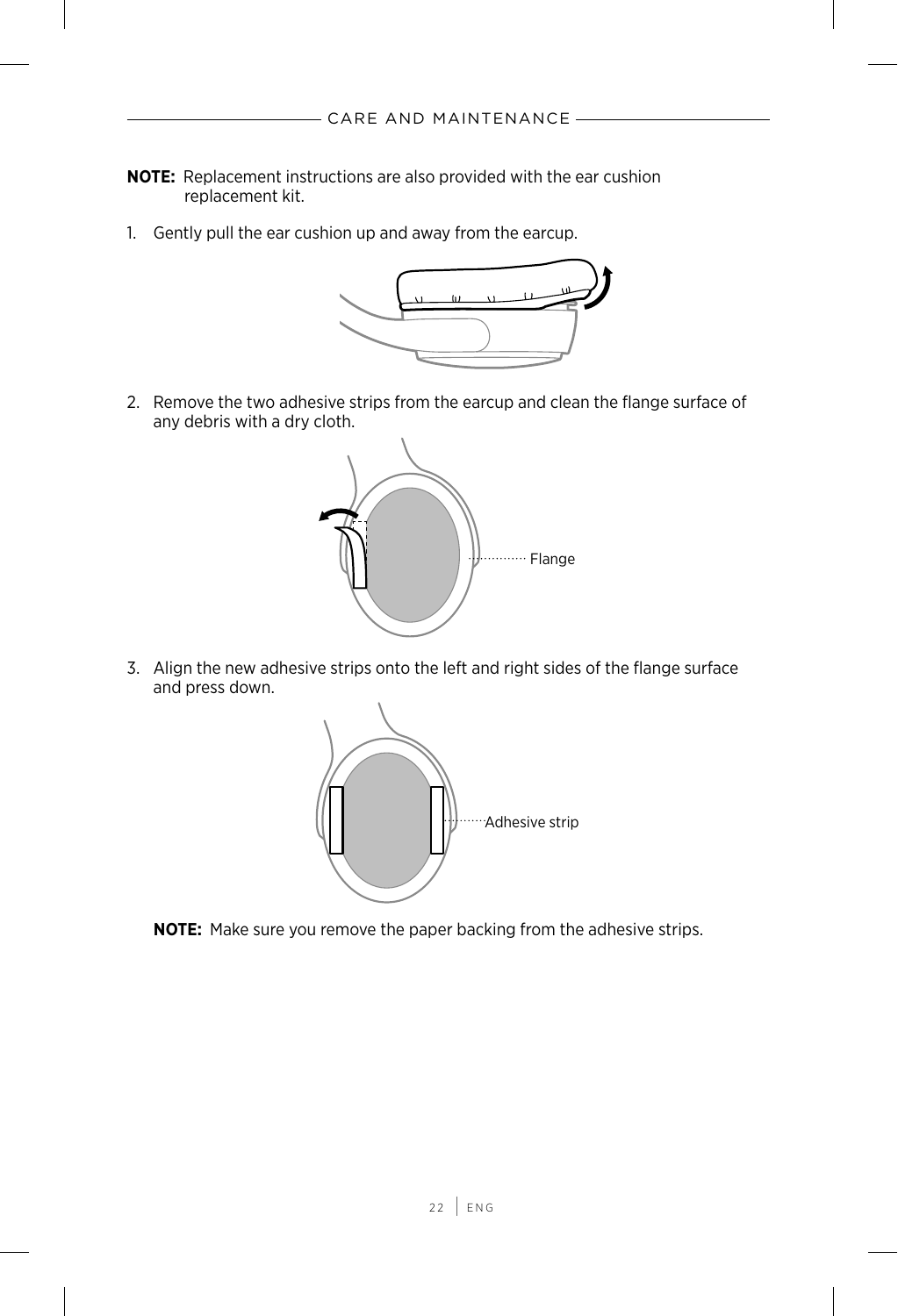<span id="page-22-0"></span>4. Tuck the ear cushion skirt into the earcup groove and gently stretch the ear cushion around the earcup.



5. Press the ear cushion down over the two adhesive strips.

# **SERIAL NUMBER LOCATION**

To locate the serial number, extend the left side of the headband to its largest size. The serial number is located beneath the left side of the headband.



#### **LIMITED WARRANTY**

The headset is covered by a limited warranty. Visit our website at global.Bose.com/warranty for details of the limited warranty.

To register your product, visit global.Bose.com/register for instructions. Failure to register will not affect your limited warranty rights.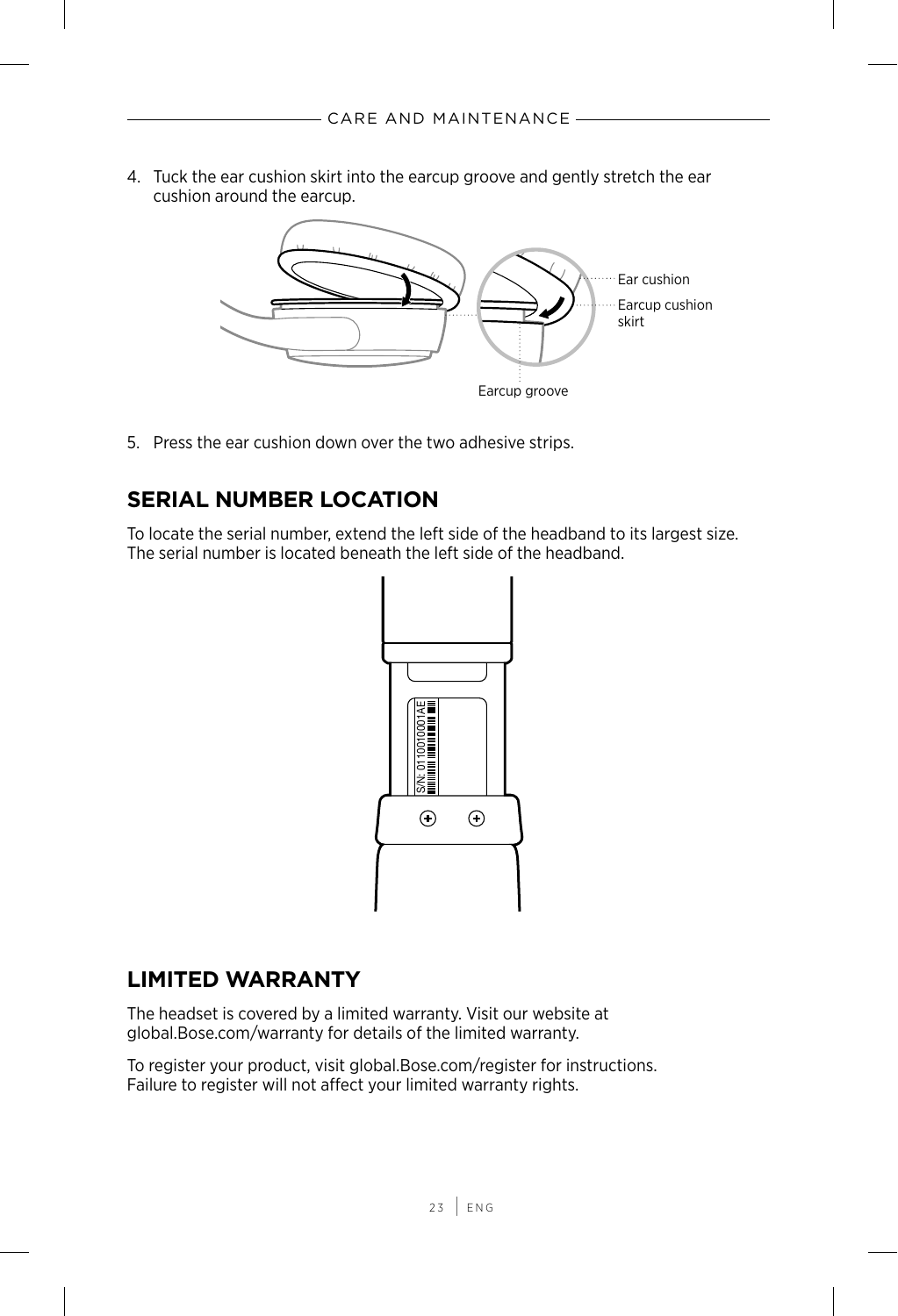# <span id="page-23-1"></span><span id="page-23-0"></span>**HEADSET SPECIFICATION**

| <b>HEADSET</b><br><b>VARIANT</b>             | <b>INPUT</b><br><b>IMPEDANCE</b> | <b>HEADSET</b><br><b>SENSITIVITY</b><br>@1mW @1kHz | <b>ABSOLUTE MAX</b><br><b>POWER RATING*</b> |
|----------------------------------------------|----------------------------------|----------------------------------------------------|---------------------------------------------|
| <b>Monaural 4-pin XLR</b><br>(single earcup) | 120 ohm ± 10%                    | $107 \pm 3$ db SPL                                 | 500 mW                                      |
| <b>Monaural 4-pin XLR</b><br>(dual earcup)   | $80 \text{ ohm} + 10\%$          | 104 + 3db SPL                                      | 1000 mW                                     |
| <b>Binaural 5-pin XLR</b><br>(per earcup)    | 260 ohm ± 10%                    | $107 \pm 3$ db SPL                                 | 500 mW                                      |

\*Absolute maximum ratings indicate limits beyond which damage to the device may occur.

# **MICROPHONE SPECIFICATIONS**

150 ohm Dynamic Noise Canceling

Frequency Response is optimized for improved intelligibility in noisy environments



Microphone sensitivity: -71 dBV/Pa @ 1kHz\*

\*Open circuit signal level measured at the headset connector with no external load.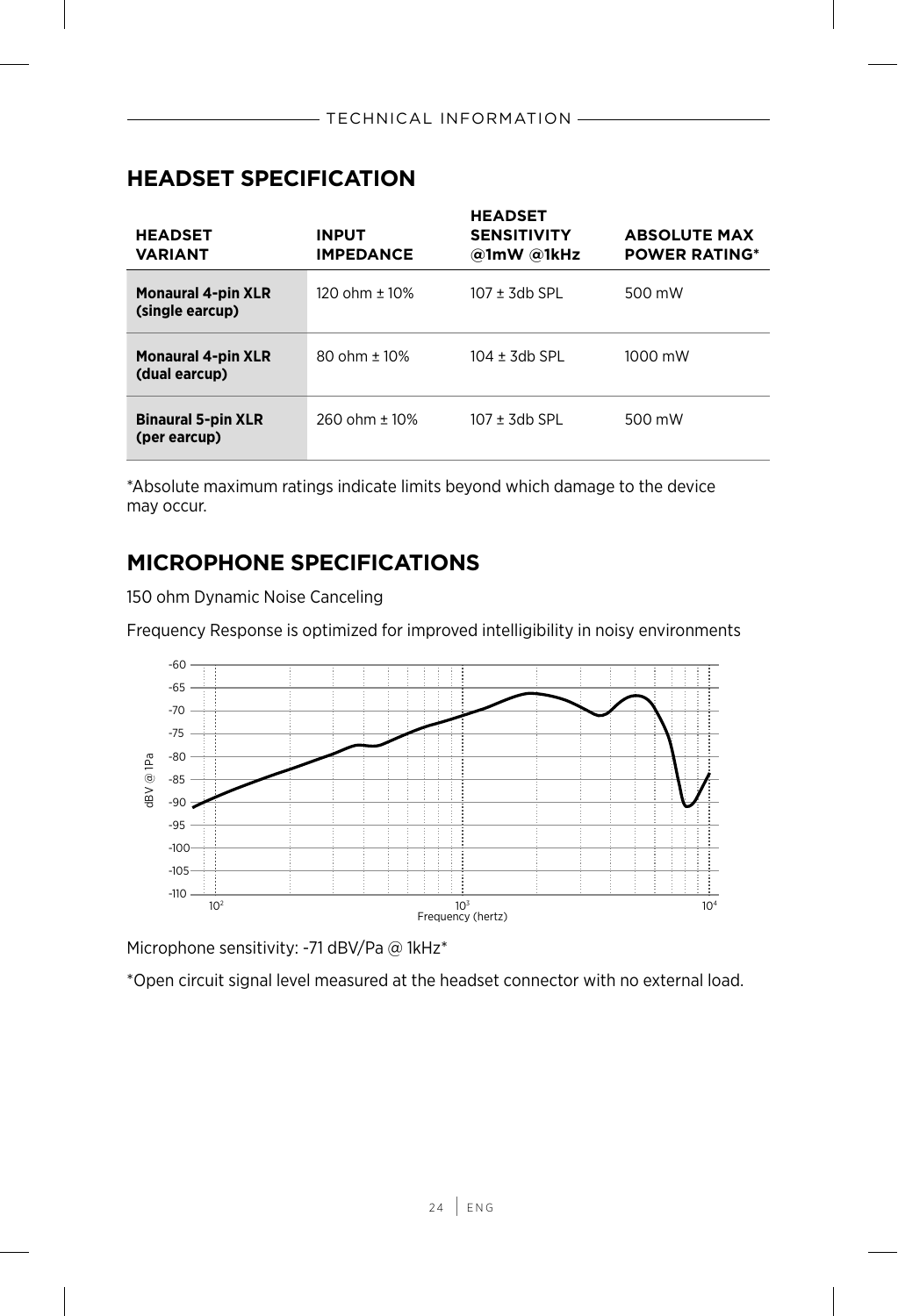# <span id="page-24-0"></span>**ON HEAD WEIGHT**

**Dual earcup**: 12.7 oz. **Single earcup**: 10 oz.

# **CABLE LENGTH**

**Headset to control module**: 4 feet 10 inches

**Control module to XLR connector**: 10 inches

# **HEADSET VARIANTS**

#### **4-pin XLRF 5-pin XLRM**

| Pin 1 | Microphone Low  |
|-------|-----------------|
| Pin 2 | Microphone High |

Pin 4 Headphone High

| Pin 1 | Microphone Low  | Pin 1 | Microphone Low  |
|-------|-----------------|-------|-----------------|
| Pin 2 | Microphone High | Pin 2 | Microphone High |
| Pin 3 | Headphone Low   | Pin 3 | Headphone GND   |
| Pin 4 | Headphone High  | Pin 4 | Headphone L     |

Pin 5 Headphone R



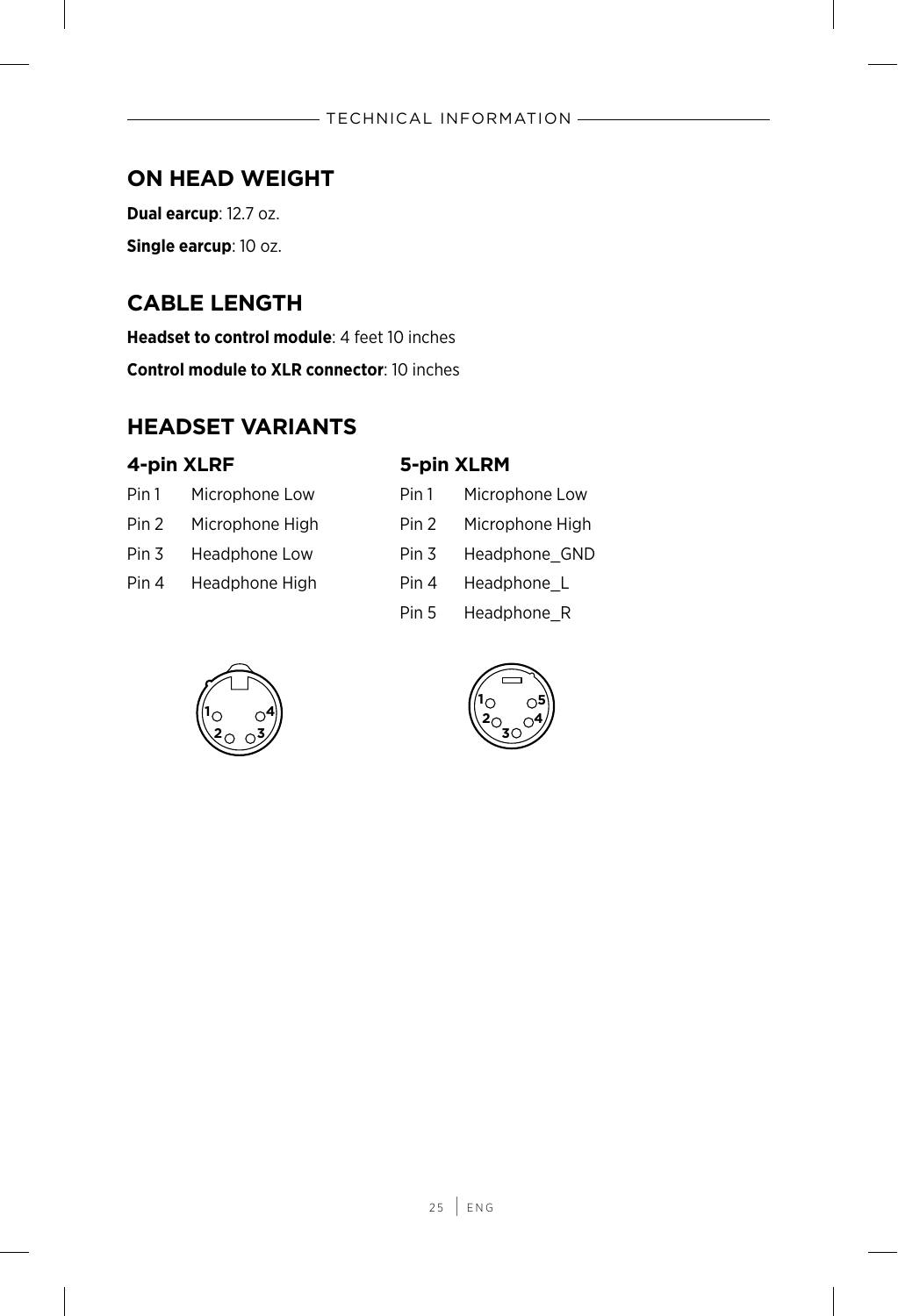# <span id="page-25-0"></span>**TRY THESE SOLUTIONS FIRST**

If you experience problems with the headset, try these solutions first:

- Change the batteries in the control module (see [page 17\)](#page-16-1)
- Make sure the microphone assembly and terminator cover are secure (see [page 10](#page-9-1))
- Check that the connection to your radio/belt pack is secure.
- **WARNING:** Do NOT use the headset if it emits a loud squeal or other loud noise. Contact Bose customer service if the headset emits any loud or unusual noise.

# **OTHER SOLUTIONS**

If you could not resolve your issue, see the table below to identify symptoms and solutions to common problems. If you are unable to resolve your issue, contact Bose customer service.

| <b>PROBLEM</b>                                     | <b>WHAT TO DO</b>                                                                                                                    |  |  |
|----------------------------------------------------|--------------------------------------------------------------------------------------------------------------------------------------|--|--|
|                                                    | Check the volume setting on your radio/belt pack.                                                                                    |  |  |
|                                                    | Make sure the headset cable is securely connected to your<br>radio/belt pack.                                                        |  |  |
| No audio/                                          | Check the internal settings on your radio/belt pack.                                                                                 |  |  |
| communications                                     | Try a different radio/belt pack.                                                                                                     |  |  |
|                                                    | Try using the headset in a different seat location.                                                                                  |  |  |
|                                                    | Unplug all non-Bose headsets from the communications system to<br>determine if there is an uneven load (wired intercom system only). |  |  |
| No audio from<br>one earcup (dual<br>headset only) | Make sure you are using the correct XLR connector configuration for<br>your radio/belt pack.                                         |  |  |
| No noise cancellation                              | Make sure noise cancellation is powered on (see page 16).                                                                            |  |  |
|                                                    | Make sure the batteries are not drained and correctly installed<br>(see page 17).                                                    |  |  |
|                                                    | Make sure the battery terminals are clean.                                                                                           |  |  |
|                                                    | Make sure the battery cap is secure.                                                                                                 |  |  |
|                                                    | Check the batteries in your radio/belt pack.                                                                                         |  |  |
|                                                    | Try using the headset in a different seat location.                                                                                  |  |  |
|                                                    | Remove the microphone assembly and terminator cover to make<br>sure there is no damage to the connectors or pins.                    |  |  |

Visit: worldwide.Bose.com/Support/B40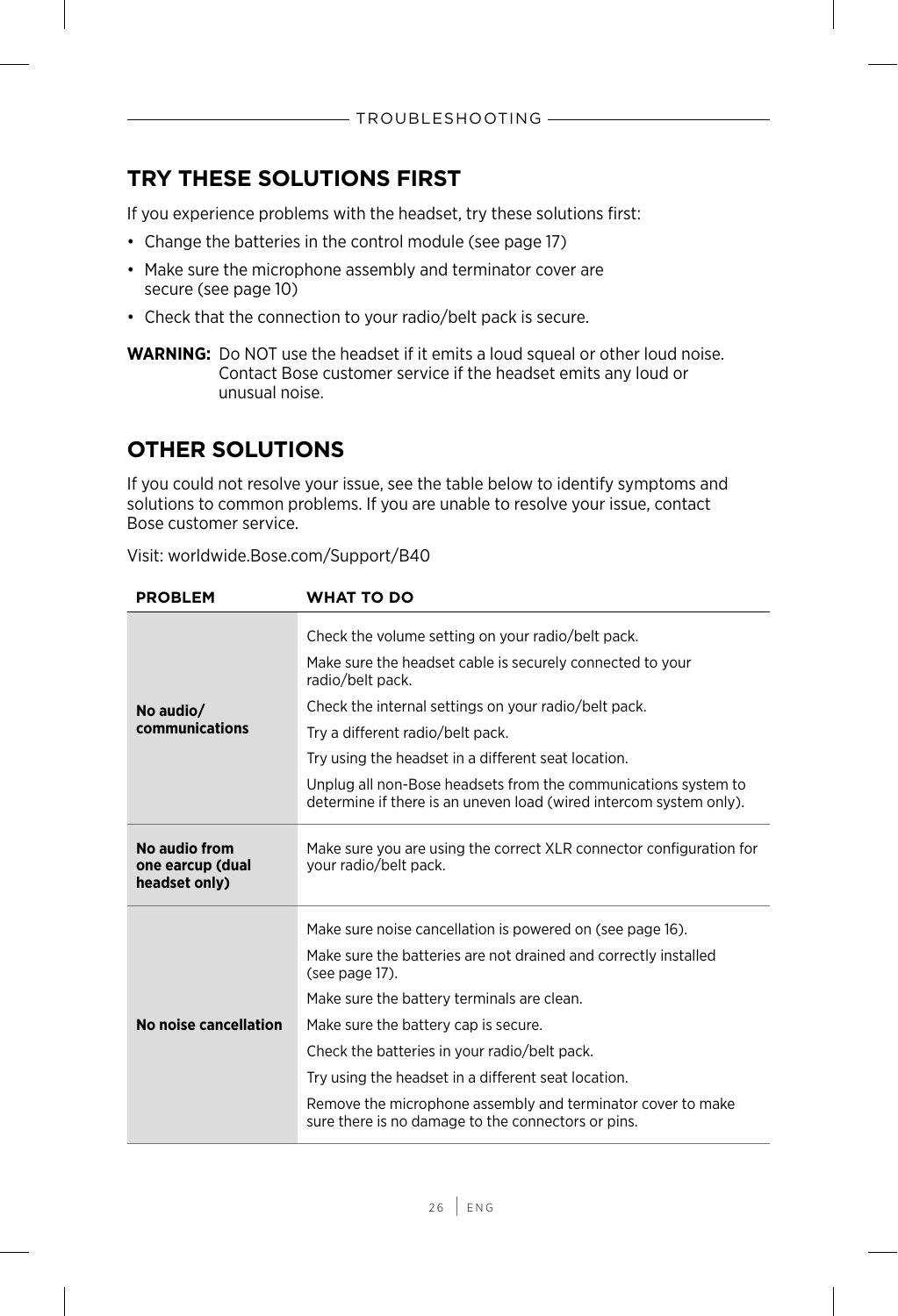| <b>PROBLEM</b>                                                                                                                 | <b>WHAT TO DO</b>                                                                                                                                                                                                                                                                                                                                                                                                                                                                                                                                                                                                                                                                         |  |  |
|--------------------------------------------------------------------------------------------------------------------------------|-------------------------------------------------------------------------------------------------------------------------------------------------------------------------------------------------------------------------------------------------------------------------------------------------------------------------------------------------------------------------------------------------------------------------------------------------------------------------------------------------------------------------------------------------------------------------------------------------------------------------------------------------------------------------------------------|--|--|
| <b>Reduced noise</b><br>cancellation.<br>or unusual sounds                                                                     | Make sure there are no air gaps around the ear cushion seals.<br><b>NOTE:</b> If the ear cushions appear worn, they should be replaced<br>(see page 21).                                                                                                                                                                                                                                                                                                                                                                                                                                                                                                                                  |  |  |
| Low volume<br>of incoming<br>communications                                                                                    | Check the volume setting on your radio/belt pack.<br>Unplug all other headsets and check if the volume level improves<br>(for wired intercom system only).<br>Try a different radio/belt pack.<br>Move closer to the radio base station.<br><b>NOTE:</b> A typical wireless belt pack range is 30-50 yards.                                                                                                                                                                                                                                                                                                                                                                               |  |  |
| <b>Squealing or</b><br>whistling sound when<br>noise cancellation is<br>powered on                                             | Make sure you're wearing the headset in the correct orientation.<br>Use the $L$ (left) and $R$ (right) markings inside the earcups<br>for reference.<br>Check that the seal between the ear cushion skirt and the earcup fit<br>properly and there aren't any gaps. Replace any ear cushions that<br>appear to be worn out.<br>Adjust the headset fit so that your ears are completely inside the ear<br>cushions. Make sure that a hat or eyeglasses do not interfere with<br>the seal.<br>Make sure the headset ear cushions, internal ear cup foams and<br>scrims are dry. If not, air dry all parts and retry the headset. If the<br>problem persists, contact Bose customer service. |  |  |
| Low rumbling sound<br>with the headset<br>turned on in a quiet<br>environment                                                  | Check that the seal between the ear cushion skirt and the earcup fit<br>properly and there aren't any gaps. Replace any ear cushions that<br>appear to be worn out.                                                                                                                                                                                                                                                                                                                                                                                                                                                                                                                       |  |  |
| <b>Crackling sound</b><br>audible with headset<br>turned on in a loud<br>environment, or<br>noise reduction is<br>intermittent | Make sure the headset orientation is correct. Use the L (left) and<br><b>R</b> (right) markings inside the earcups to correctly orient the headset.<br>Adjust the headset fit (see page 8).<br>Replace the batteries in the control module.<br>Check that the seal between the ear cushion skirt and the earcup fit<br>properly and there aren't any gaps. Replace any ear cushions that<br>appear to be worn out.<br>Try a different radio/belt pack.<br>Move closer to the radio base station.<br><b>NOTE:</b> A typical wireless belt pack range is 30-50 yards.                                                                                                                       |  |  |